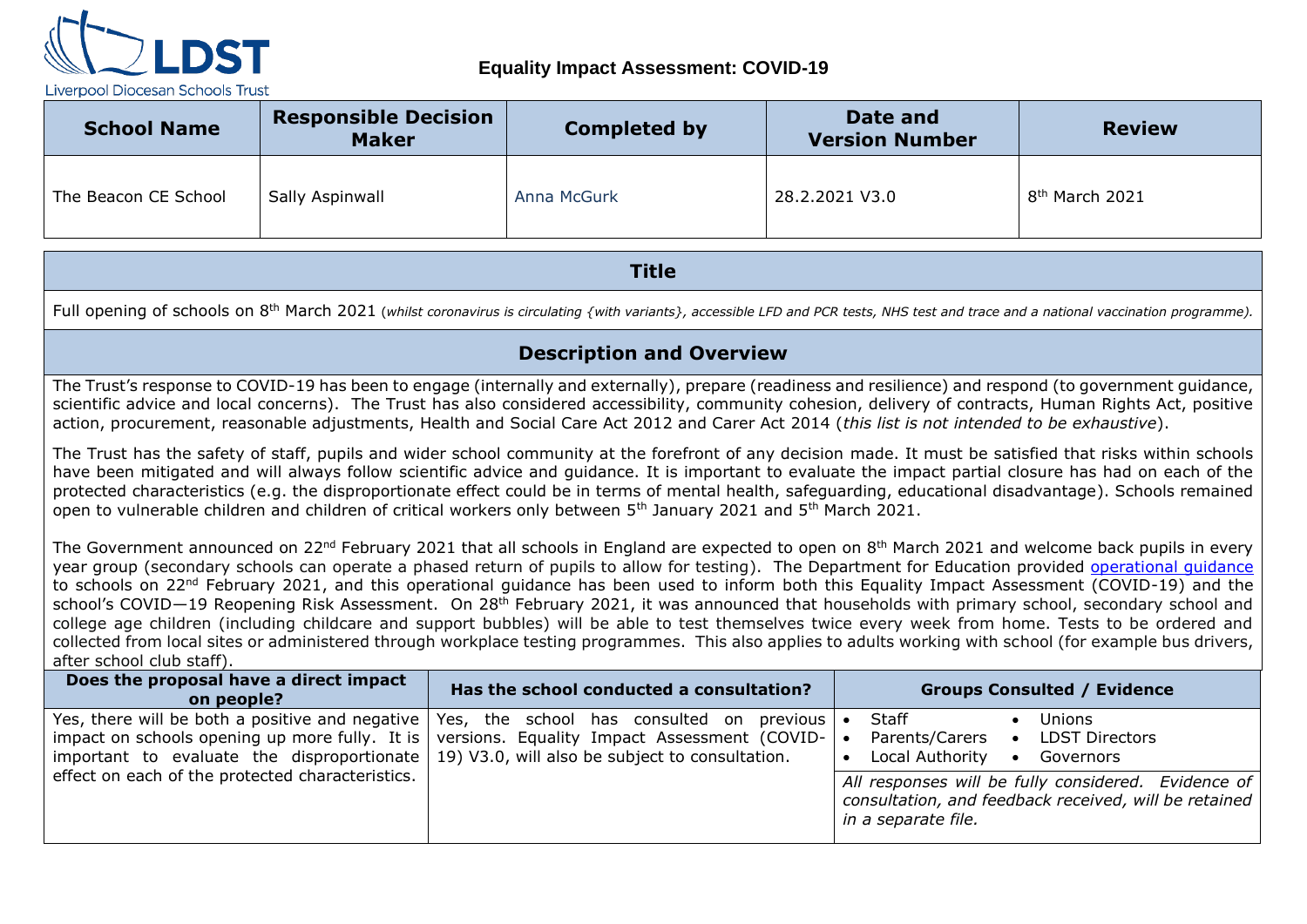| 1.AGE                                                                                                                                                                                                                                                                                                                                                                                                                                                                                                                                                                                                                                                                                                                            |                                                                                                                                                                                                                                                                                                                                                                                                                                                                                                                                                                                                                                                                 |                                                                                                                                                                                                                                                                                                                                                                                                                                                                                                                                                                                                                                                                                                                                                                                              |                                                                                                                                                                                                                                                                                                                                                                                                                                                                                                                                                                                                                                                                                                                                                                   |                                                                                                                                                                                                                                                                                                                                                                                                                                                                                                                                                                                                                                                                                                                                                                                     |  |
|----------------------------------------------------------------------------------------------------------------------------------------------------------------------------------------------------------------------------------------------------------------------------------------------------------------------------------------------------------------------------------------------------------------------------------------------------------------------------------------------------------------------------------------------------------------------------------------------------------------------------------------------------------------------------------------------------------------------------------|-----------------------------------------------------------------------------------------------------------------------------------------------------------------------------------------------------------------------------------------------------------------------------------------------------------------------------------------------------------------------------------------------------------------------------------------------------------------------------------------------------------------------------------------------------------------------------------------------------------------------------------------------------------------|----------------------------------------------------------------------------------------------------------------------------------------------------------------------------------------------------------------------------------------------------------------------------------------------------------------------------------------------------------------------------------------------------------------------------------------------------------------------------------------------------------------------------------------------------------------------------------------------------------------------------------------------------------------------------------------------------------------------------------------------------------------------------------------------|-------------------------------------------------------------------------------------------------------------------------------------------------------------------------------------------------------------------------------------------------------------------------------------------------------------------------------------------------------------------------------------------------------------------------------------------------------------------------------------------------------------------------------------------------------------------------------------------------------------------------------------------------------------------------------------------------------------------------------------------------------------------|-------------------------------------------------------------------------------------------------------------------------------------------------------------------------------------------------------------------------------------------------------------------------------------------------------------------------------------------------------------------------------------------------------------------------------------------------------------------------------------------------------------------------------------------------------------------------------------------------------------------------------------------------------------------------------------------------------------------------------------------------------------------------------------|--|
| Is there any potential<br>positive impact?                                                                                                                                                                                                                                                                                                                                                                                                                                                                                                                                                                                                                                                                                       | Is there any potential<br>negative impact?                                                                                                                                                                                                                                                                                                                                                                                                                                                                                                                                                                                                                      | What evidence do you<br>have?                                                                                                                                                                                                                                                                                                                                                                                                                                                                                                                                                                                                                                                                                                                                                                | What action will you take to<br>mitigate negative impact?                                                                                                                                                                                                                                                                                                                                                                                                                                                                                                                                                                                                                                                                                                         | How will you monitor and<br>review the actions taken to                                                                                                                                                                                                                                                                                                                                                                                                                                                                                                                                                                                                                                                                                                                             |  |
| <b>YES</b><br><b>Pupils</b><br>Some young children may<br>not see that they are at<br>risk and may not keep<br>themselves or others<br>safe. Returning to school<br>will give them greater<br>support and pastoral care.<br>Some children may not<br>have access to accurate<br>information<br>and<br>news<br>and/or<br>become<br>may<br>false<br>overwhelmed<br>by<br>school<br>has<br>news<br>$-$<br>accurate information it<br>can share in an age-<br>appropriate manner.<br>Online safety risks for<br>children of all ages may<br>increase as those that are<br>seek<br>isolated<br>more<br>online<br>interaction<br>returning to school with<br>their peers will provide<br>interaction<br>the<br>some<br>children crave. | <b>YES</b><br><b>Pupils</b><br>Some<br>pupils<br>in.<br>secondary school may<br>be concerned about the<br>requirement to<br>wear<br>face coverings in class.<br>Some younger pupils<br>experience<br>may<br>separation issues and<br>forgotten<br>may have<br>some of the rules that<br>were in place in school.<br>Some pupils live with<br>parents/carers who are<br>over $50 -$ they may be<br>about<br>concerned<br>bringing<br>coronavirus<br>home with them.<br>A small number of pupils<br>will still be unable to<br>attend in line with public<br>health advice to self-<br>isolate and may be more<br>vulnerable as they are<br>too young to see that | <b>Internal Evidence</b><br>Parent and staff surveys, staff<br>meetings,<br>consultation.<br>Scientific advice and quidance<br>have all been used to inform<br>next steps.<br>Note: School has been in regular<br>contact with staff, pupils and<br>parents/carers during lockdown<br>and will continue to do so for those<br>unable to return to school.<br><b>External Evidence</b><br>Current evidence that those<br>aged over 55 of BAME ethnicity,<br>particularly<br>those<br>with<br>morbidities, may be associated<br>with increased vulnerability.<br>There is evidence that the risks<br>from coronavirus increase as<br>people age:<br>According to the ONS the<br>majority of deaths involving<br>COVID-19<br>have<br>been<br>among people aged 65<br>years and over (39,025 out | Vulnerable Persons Risk<br>Assessments reviewed.<br>The school safeguarding and<br>pastoral teams mobilised to<br>regularly monitor and support<br>all pupils, both in school and<br>remotely<br>that<br>clinically<br>Those<br>are<br>extremely vulnerable (even if<br>they have been vaccinated) will<br>work from home until school is<br>advised otherwise.<br>School will ensure that all<br>reasonable adjustments have<br>taken place.<br>of<br>Asymptomatic<br>testing<br>primary staff and secondary<br>staff & pupils will help identify<br>individuals who are infectious<br>but do not have any coronavirus<br>symptoms. When testing at<br>home, pupils aged 12-17 should<br>self-test; pupils aged 11 should<br>be tested / swabbed by an<br>adult. | mitigate negative impact?<br>Keep Vulnerable Persons Risk<br>Assessment<br>under<br>regular<br>quidance<br>review<br>and<br>as<br>changes.<br>School will continue to review<br>the effectiveness of its remote<br>learning strategy to ensure no<br>child is left behind. Equally,<br>review the strategy with staff<br>to ensure workloads<br>are<br>manageable and staff confident<br>in being able to deliver remote<br>education.<br>all<br>documentation,<br>Keep<br>process and procedures under<br>review - SLT / Governors / CEO<br>/ Directors / H&S Consultants)<br>Facilitate feedback from staff<br>and parents and use the<br>information to inform good<br>practice (eg pulse surveys)<br>Ongoing<br>review<br>based on<br>scientific, H&S and government<br>advice. |  |
| Children of all ages will<br>benefit from a return to<br>school.                                                                                                                                                                                                                                                                                                                                                                                                                                                                                                                                                                                                                                                                 | they are at risk.                                                                                                                                                                                                                                                                                                                                                                                                                                                                                                                                                                                                                                               | of 43,837), with 47%<br>(18,263) of these occurring<br>in the over-85 age group.                                                                                                                                                                                                                                                                                                                                                                                                                                                                                                                                                                                                                                                                                                             | Rapid test kits will be provided<br>to parents/carers as well as<br>adults working with schools.                                                                                                                                                                                                                                                                                                                                                                                                                                                                                                                                                                                                                                                                  | Ensure all control measures are<br>implemented and followed -<br>frequent SLT learning walks to<br>support staff and pupils.                                                                                                                                                                                                                                                                                                                                                                                                                                                                                                                                                                                                                                                        |  |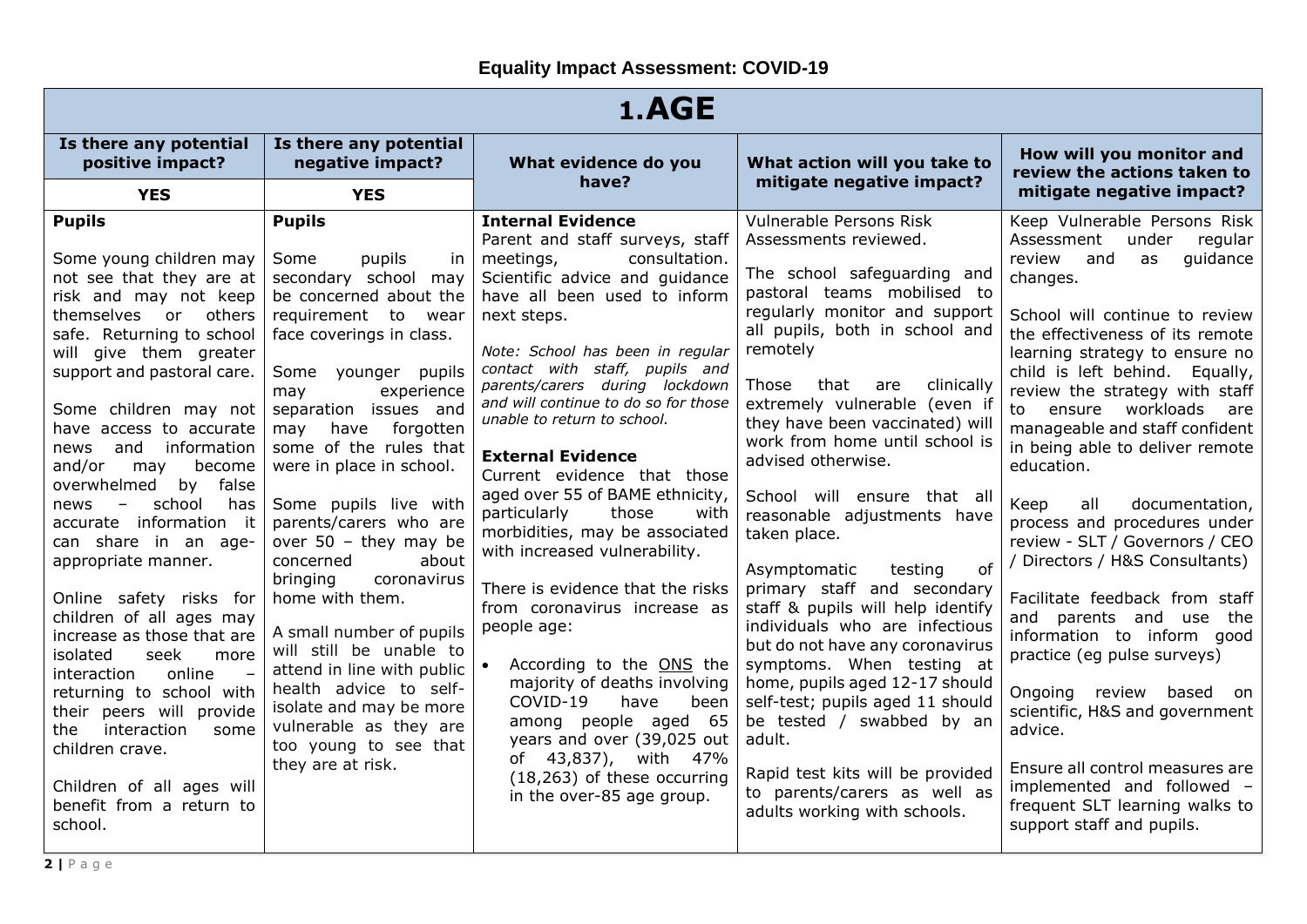| <b>Staff</b>                  | <b>Staff</b>                 | According to the Intensive       | School<br>will<br>ensure<br>the                                                  | Outcomes for protected groups   |
|-------------------------------|------------------------------|----------------------------------|----------------------------------------------------------------------------------|---------------------------------|
|                               | Disproportionate effect      | Care National Audit and          | safeguarding of staff and pupils                                                 | are monitored according to risk |
| Not having the usual          | of coronavirus on people     | Research Centre (ICNARC)         | when<br>remote<br>managing                                                       | and all actions documented for  |
| structure and familiarity     | over 50                      | 78% of patients admitted to      | learning sessions in line with                                                   | review.                         |
| may have been difficult       |                              | ICU are over 50. 55% are         | <b>KCSiE 2020.</b>                                                               |                                 |
| particularly for older staff. | Staff concerned about        | between 50 and 69.               |                                                                                  |                                 |
| Returning to school will      | lack of social distancing    |                                  | Behaviour and child protection                                                   |                                 |
| provide a more familiar       | due to their role in $\cdot$ | The Labour Force Survey          | policies reviewed (COVID-19                                                      |                                 |
| environment albeit with       | school and the risk of       | suggests that 87.2% of           | addendums).                                                                      |                                 |
| control measures in place.    | catching the virus -         | primary aged pupils live in      |                                                                                  |                                 |
|                               | impact on them and           | households where no one is       | COVID-19<br>The<br>school's                                                      |                                 |
| Partial opening may have      | family members who           | over the age of 50.              | Reopening Risk Assessment is                                                     |                                 |
| impacted on staff morale      | be<br>extremely<br>may       | Meanwhile, 7.3% of primary       | in place and sets out all the                                                    |                                 |
| - reconnecting with more      | clinically vulnerable (this  | pupils live with someone         | control measures in place to                                                     |                                 |
| colleagues will have a        | may be a bigger issue        | aged 50 to 59 years and          | protect the school community                                                     |                                 |
| positive impact on the        | for older members of         | 1.7% live with someone           | (including but not limited to social                                             |                                 |
| wellbeing of staff.           | staff). Impact around        | aged 70 years and over.          | distancing, hand washing, ventilation,                                           |                                 |
|                               | some pupils or parents       |                                  | staggered start/finish times, staggered<br>lunch, use of face coverings and PPE, |                                 |
|                               | objecting to<br>pupils       | National data: Age UK, ONS,      | enhanced cleaning).                                                              |                                 |
|                               | wearing face coverings       | <b>Equality and Human Rights</b> |                                                                                  |                                 |
|                               | in class.                    | Commission                       | The wearing of a face covering                                                   |                                 |
|                               |                              |                                  | will not apply to someone who                                                    |                                 |
|                               | Some staff may not be        |                                  | i) cannot put on, wear or                                                        |                                 |
|                               | able to return to work       |                                  | remove a face covering because                                                   |                                 |
|                               | and consequently feel        |                                  | of a physical impairment or                                                      |                                 |
|                               | even more isolated.          |                                  | disability, illness or mental                                                    |                                 |
|                               |                              |                                  | health difficulties                                                              |                                 |
|                               |                              |                                  | ii) is with a person who relies on                                               |                                 |
|                               |                              |                                  | lip reading, clear sound or facial                                               |                                 |
|                               |                              |                                  | expression to communicate.                                                       |                                 |
|                               |                              |                                  |                                                                                  |                                 |
|                               |                              |                                  | Continue remote/online events                                                    |                                 |
|                               |                              |                                  | that are inclusive and foster                                                    |                                 |
|                               |                              |                                  | good relations. Retaining a                                                      |                                 |
|                               |                              |                                  | socially<br>connected<br>school                                                  |                                 |
|                               |                              |                                  | community who are there to                                                       |                                 |
|                               |                              |                                  | support one another.                                                             |                                 |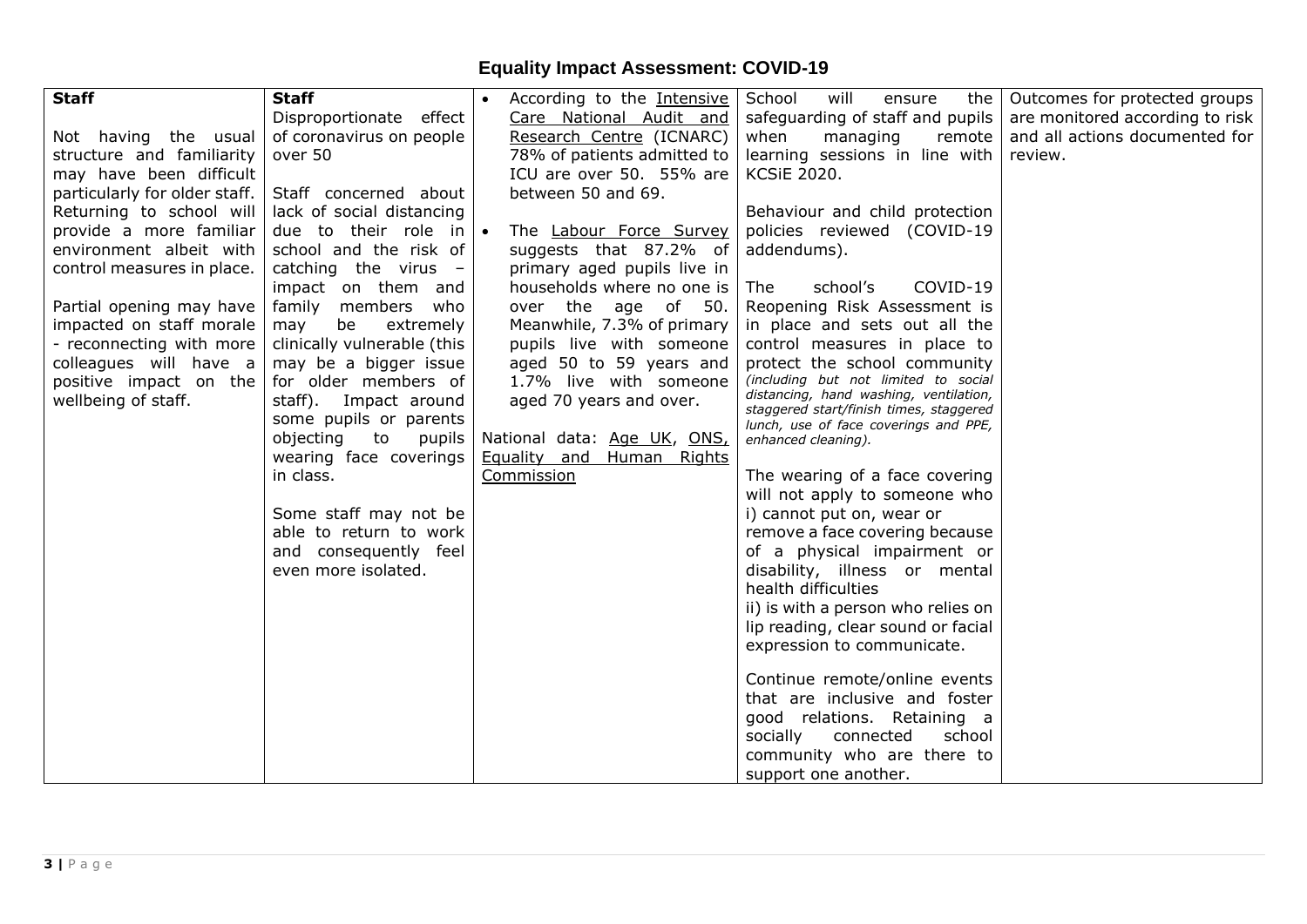### **2.CARER'S STATUS**

*A carer is "somebody who provides support or who looks after a family member, partner or friend and who needs help because of their age, physical or mental illness or disability' (Care Act 2014).*

| Is there any potential<br>positive impact?                                                                                                                                                                                                                                                           | Is there any potential<br>negative Impact?                                                                                                                                                                                                                                                 | What evidence do you                                                                                                                                                                                                                                                                                                                                      | What action will you take to                                                                                                                                                                                                                                                                                  | How will you monitor and<br>review actions taken to                                                                                                                                                                                                                                                                       |
|------------------------------------------------------------------------------------------------------------------------------------------------------------------------------------------------------------------------------------------------------------------------------------------------------|--------------------------------------------------------------------------------------------------------------------------------------------------------------------------------------------------------------------------------------------------------------------------------------------|-----------------------------------------------------------------------------------------------------------------------------------------------------------------------------------------------------------------------------------------------------------------------------------------------------------------------------------------------------------|---------------------------------------------------------------------------------------------------------------------------------------------------------------------------------------------------------------------------------------------------------------------------------------------------------------|---------------------------------------------------------------------------------------------------------------------------------------------------------------------------------------------------------------------------------------------------------------------------------------------------------------------------|
| <b>YES</b>                                                                                                                                                                                                                                                                                           | <b>YES</b>                                                                                                                                                                                                                                                                                 | have?                                                                                                                                                                                                                                                                                                                                                     | mitigate negative impact?                                                                                                                                                                                                                                                                                     | mitigate negative impact?                                                                                                                                                                                                                                                                                                 |
| Pupils who are carers<br>will resume education and<br>receive pastoral support<br>from school as well as<br>having a degree of respite<br>from their caring role.<br>Staff who are carers<br>have an opportunity to<br>to<br>work and<br>return<br>continue undertaking the<br>work they enjoy (some | <b>Staff and Pupils - due</b><br>to the prevalence of<br>COVID-19 there may be<br>greater demands<br>- on<br>pupils and staff who<br>need to care for others<br>(family members)<br>at<br>greater risk).<br><b>Staff and Pupils - due</b><br>to the prevalence of<br>COVID-19, bereavement | <b>Internal Evidence</b><br>Parent and staff surveys, staff<br>meetings,<br>consultation.<br>Scientific advice and guidance<br>have all been used to inform<br>next steps.<br>Note: School has been in regular<br>contact with staff, pupils and<br>parents/carers during lockdown<br>and will continue to do so for those<br>unable to return to school. | All Vulnerable Persons Risk<br>Assessments reviewed.<br>Provide all contact information<br>for local<br>that can<br>groups<br>and<br>their<br>support<br>carers<br>families.<br>The school safeguarding and<br>pastoral teams mobilised to<br>regularly monitor and support<br>all pupils, both in school and | Keep Vulnerable Persons Risk<br>Assessment<br>under<br>regular<br>review<br>guidance<br>and<br>as<br>changes.<br>Liaise with organisations and<br>agencies (incl LA) that support<br>carers in the local community<br>to ensure action taken by<br>school is<br>adequate<br>and<br>supportive - Headteacher to<br>review. |
| staff<br>may<br>have<br>felt<br>isolated)                                                                                                                                                                                                                                                            | and increased trauma<br>are likely to re-emerge<br>and carers could be<br>affected<br>than<br>more<br>others.<br><b>Pupils and staff who</b><br>are carers may feel<br>about<br>anxious                                                                                                    | <b>Consideration</b><br>Some local authorities in the<br>North West of England have a<br>high propensity of people who<br>are "carers" and in turn schools<br>must also consider those who<br>are "cared for" when making<br>decisions.                                                                                                                   | remotely.<br>School will allow a young carer<br>to use a mobile phone to<br>contact<br>home<br>during<br>lunch/break time giving peace<br>of mind for the carer and cared<br>for.                                                                                                                             | all<br>documentation,<br>Keep<br>and<br>procedures<br>processes<br>under review - SLT, Governors,<br>CEO,<br>Directors,<br>H&S<br>Consultants.<br>Facilitate feedback from staff<br>and parents and use<br>the                                                                                                            |
|                                                                                                                                                                                                                                                                                                      | separating from those<br>they care for and worry<br>about exposing them to<br>the virus.                                                                                                                                                                                                   | <b>Useful links</b><br><b>Carers UK</b><br><b>NHS Social Care and Support</b><br>Guide                                                                                                                                                                                                                                                                    | Carers to have access to<br>support for mental health and<br>well-being and school liaises<br>with external support agencies.<br>Continue remote/online events                                                                                                                                                | information to inform good<br>practice (eg pulse surveys)<br>Ongoing<br>review based<br>on<br>scientific<br>current<br>and                                                                                                                                                                                                |
|                                                                                                                                                                                                                                                                                                      | Pupils and staff who<br>are carers may have<br>increased mental health<br>concerns.<br>Pupils and staff who                                                                                                                                                                                | <b>Knowsley Carers Centre</b><br><b>Liverpool Carers Centre</b><br><b>Sefton Carers Centre</b><br><b>St Helens Carers Centre</b><br><b>Warrington Carers Centre</b>                                                                                                                                                                                       | that are inclusive and foster<br>good relations. Retaining a<br>socially<br>connected<br>school<br>community who are there to<br>support one another.                                                                                                                                                         | government advice.<br>Ensure all control measures are<br>implemented and followed -<br>frequent SLT learning walks to<br>support staff and pupils.                                                                                                                                                                        |
|                                                                                                                                                                                                                                                                                                      | are carers may be more                                                                                                                                                                                                                                                                     |                                                                                                                                                                                                                                                                                                                                                           |                                                                                                                                                                                                                                                                                                               |                                                                                                                                                                                                                                                                                                                           |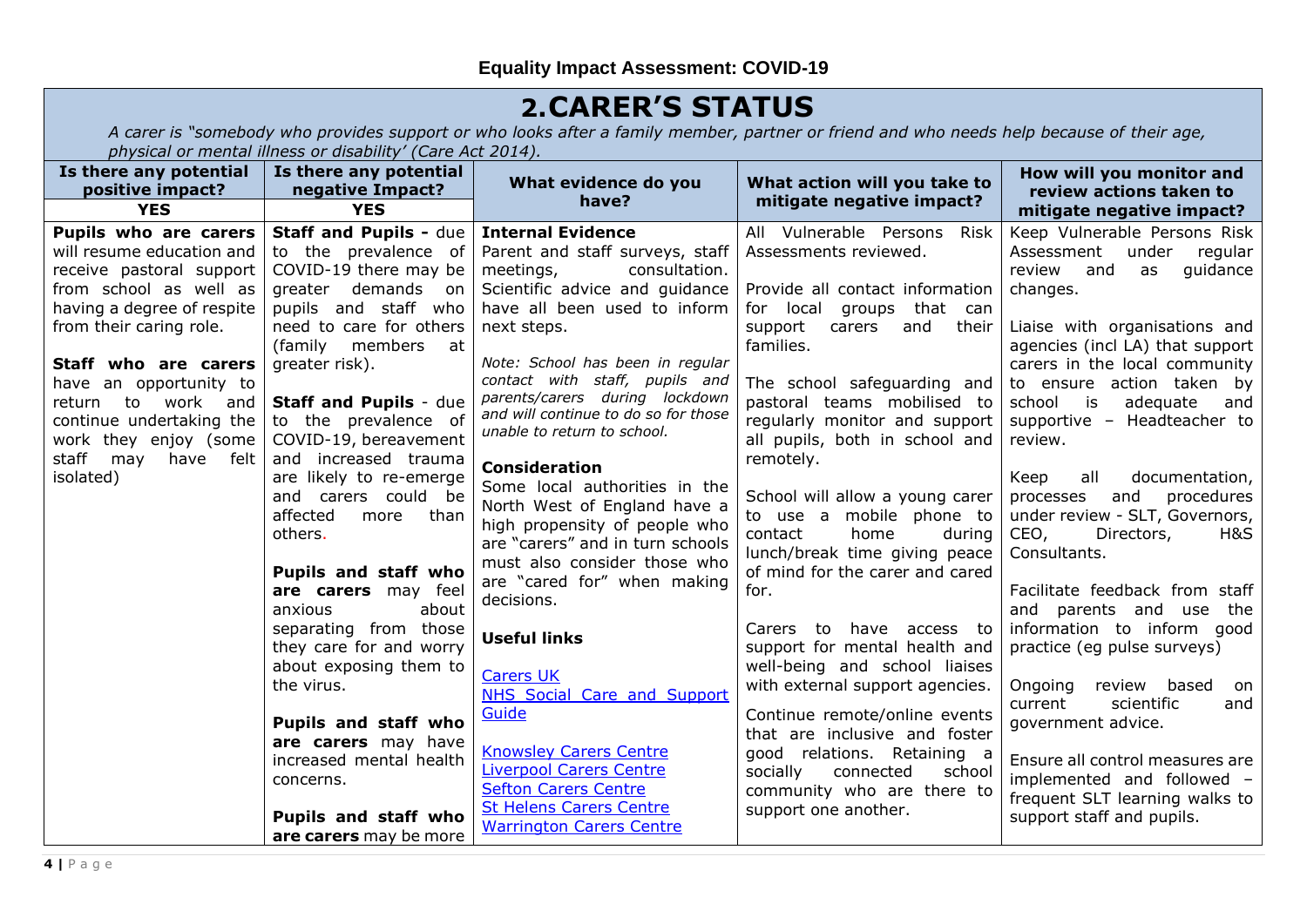| likely to have suffered | <b>Wigan Carers Centre</b>         | Asymptomatic<br>testing<br>of                                                    | Outcomes for protected groups   |
|-------------------------|------------------------------------|----------------------------------------------------------------------------------|---------------------------------|
| bereavement<br>or       |                                    | staff<br>primary<br>school<br>and                                                | are monitored according to risk |
| increased trauma during | <u>Young Carers - Knowsley</u>     | secondary staff & pupils will                                                    | and all actions documented for  |
| lockdown.               | Young carers - Sefton              | help identify individuals who are                                                | review.                         |
|                         | Young careers - St Helens          | infectious but do not have any                                                   |                                 |
|                         | Young carers - Warrington          | coronavirus symptoms. Regular                                                    | School will continue to review  |
|                         | Young carers - Wigan               | testing may provide some                                                         | the effectiveness of its remote |
|                         | Young carers - Liverpool           | additional assurance.                                                            | learning strategy to ensure no  |
|                         |                                    |                                                                                  | child is left behind. Equally,  |
|                         | <b>Research (Carers Week)</b>      |                                                                                  | review the strategy with staff  |
|                         |                                    | Rapid test kits will be provided                                                 |                                 |
|                         | 4.5 million additional people      | to parents/carers as well as                                                     | to ensure workloads are         |
|                         | caring for older, disabled or      | adults working with schools.                                                     | manageable and staff confident  |
|                         | seriously ill relatives or friends |                                                                                  | in being able to deliver remote |
|                         | since the COVID-19 pandemic.       | The school has successfully                                                      | education. Those providing      |
|                         |                                    | introduced remote education                                                      | difficulty<br>care may have     |
|                         |                                    | enabling staff and pupils to                                                     | accessing remote sessions at    |
|                         |                                    | teach/be educated off-site for                                                   | predetermined times.            |
|                         |                                    | periods of self-isolation or when                                                |                                 |
|                         |                                    | otherwise required.                                                              |                                 |
|                         |                                    |                                                                                  |                                 |
|                         |                                    | COVID-19<br><b>The</b><br>school's                                               |                                 |
|                         |                                    | Reopening Risk Assessment is                                                     |                                 |
|                         |                                    | in place and sets out all the                                                    |                                 |
|                         |                                    | control measures in place to                                                     |                                 |
|                         |                                    | protect the school community                                                     |                                 |
|                         |                                    | (including but not limited to social                                             |                                 |
|                         |                                    | distancing, hand washing, ventilation,                                           |                                 |
|                         |                                    | staggered start/finish times, staggered<br>lunch, use of face coverings and PPE, |                                 |
|                         |                                    | enhanced cleaning.                                                               |                                 |
|                         |                                    |                                                                                  |                                 |
|                         |                                    | School<br>will<br>ensure<br>the                                                  |                                 |
|                         |                                    | safeguarding of staff and pupils                                                 |                                 |
|                         |                                    | when<br>managing<br>remote                                                       |                                 |
|                         |                                    | learning sessions in line with                                                   |                                 |
|                         |                                    | KCSiE 2020.<br>School will                                                       |                                 |
|                         |                                    | consider if flexibility in delivery                                              |                                 |
|                         |                                    | will be required for carers.                                                     |                                 |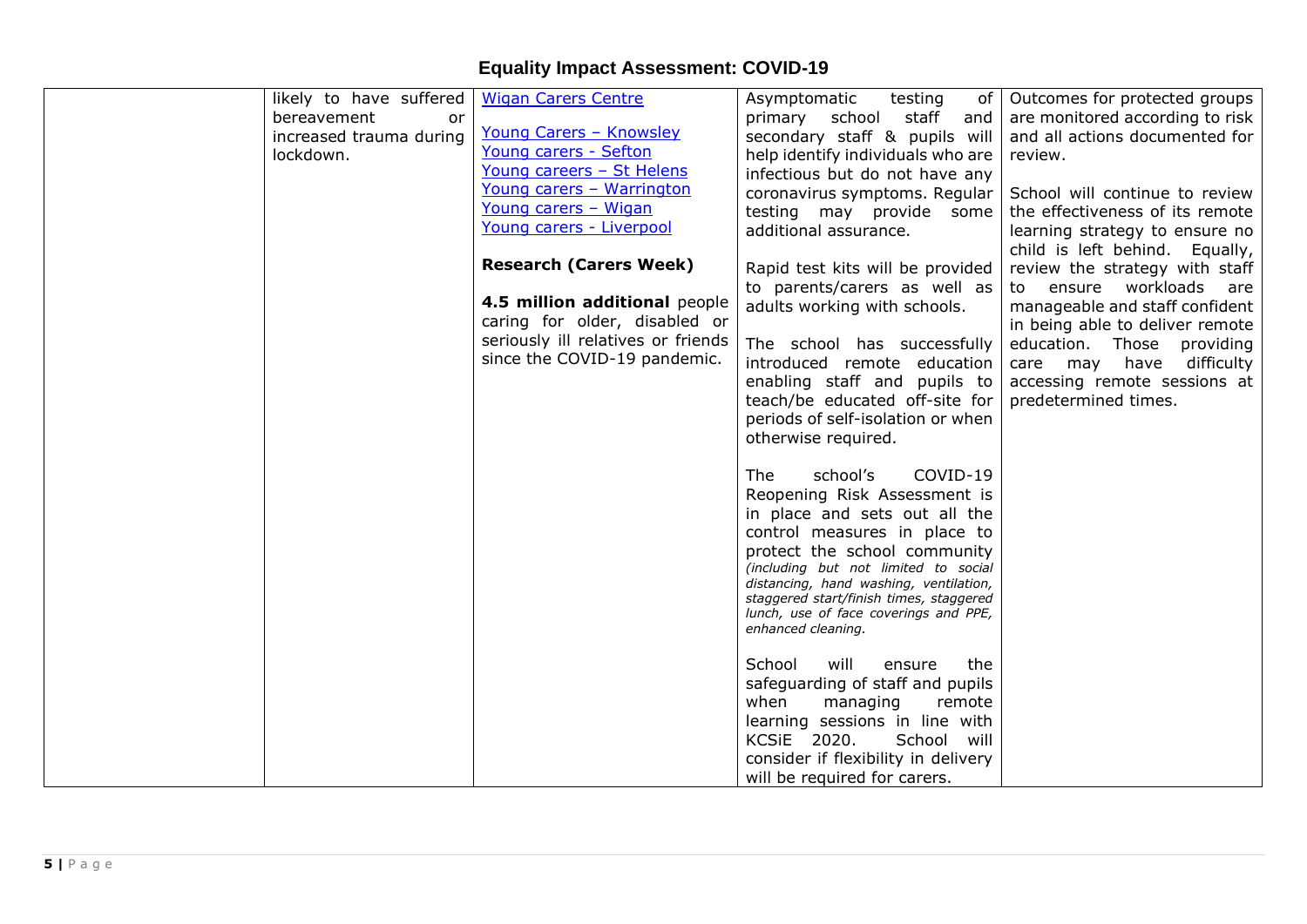### **3.DISABILITY**

| Is there any potential<br>positive impact? | Is there any potential<br>negative Impact?              | What evidence do you<br>have?        | What action will you take to<br>mitigate negative impact?                            | How will you monitor and<br>review actions taken to |
|--------------------------------------------|---------------------------------------------------------|--------------------------------------|--------------------------------------------------------------------------------------|-----------------------------------------------------|
| <b>YES</b>                                 | <b>YES</b>                                              |                                      |                                                                                      | mitigate negative impact?                           |
| <b>Pupils</b>                              | <b>Pupils</b><br>be<br>may                              | <b>Internal Evidence</b>             | All Vulnerable<br>Persons<br><b>Risk</b>                                             | School will frequently review                       |
|                                            | about<br>concerned<br>not                               | Parent and staff surveys, staff      | Assessments reviewed.                                                                | all Vulnerable Persons Risk                         |
| Being in school<br>with                    | wearing a face covering                                 | meetings,<br>consultation.           |                                                                                      | Assessments.                                        |
| qualified staff will be more               | and being the only one                                  | Scientific advice and guidance       | All clinically extremely vulnerable                                                  |                                                     |
| beneficial for pupils who                  | not doing so in class.                                  | have all been used to inform         | staff and pupils (identified by an                                                   | Monitor temperature in school                       |
| require additional support                 |                                                         | next steps.                          | NHS Letter) will work from home                                                      | (increased ventilation<br>will                      |
| or have an EHCP.                           | <b>Staff</b> are likely to be                           | Note: School has been in regular     | or remain at home pending                                                            | make school much colder and                         |
| children require<br>Many                   | concerned<br>about<br>the<br>disproportionate<br>effect | contact with staff, pupils and       | further updated guidance (staff<br>will not be disadvantaged).                       | could have a disproportionate                       |
| structure and a return to                  | coronavirus<br>οf<br>on                                 | parents/carers during lockdown       |                                                                                      | impact on some individuals).                        |
| school will provide that -                 | individuals with certain                                | and will continue to do so for those | School<br>will provide priority                                                      | Facilitate feedback from staff                      |
| longer they are<br>the                     | existing<br>health                                      | unable to return to school.          | support to those with a disability                                                   | and parents and use the                             |
| without it the harder it will              | conditions. This will be a                              |                                      | and<br>will<br>ensure<br>that<br>all                                                 | information to inform good                          |
| be for them to readjust.                   | concern to some pupils                                  | <b>External Evidence</b>             | reasonable<br>adjustments<br>to                                                      | practice (eg pulse surveys)                         |
|                                            | too but it is understood                                | According to the ONS at the end      | enable staff and pupils to return                                                    |                                                     |
| There will be an increase                  | that children are less                                  | of April 2020, 90% of people         | to school has taken place.                                                           | review based<br>Ongoing<br>on                       |
| in appropriate activities                  | affected.                                               | who died with Covid-19 had at        |                                                                                      | scientific<br>current<br>and                        |
| that will further develop                  |                                                         | least one underlying health          | School will ensure that all                                                          | government advice.                                  |
| their understanding.                       | Pupils and staff may                                    | condition. 10% of people who         | reasonable<br>adjustments<br>have                                                    |                                                     |
| A number of children have                  | worry about those they<br>live with that have a         | died with COVID-19 19 also had       | taken place.                                                                         | Monitor<br>for <b>f</b><br>medical<br>new           |
| already accessed school                    | disability/classified<br>as                             | Ischaemic<br>heart<br>diseases,      | The<br>school's<br>COVID-19                                                          | conditions<br>anxiety,<br>eg<br>$\sim$              |
| provision<br>throughout                    | vulnerable<br>the<br>and                                | diabetes<br>and<br>respiratory       | Reopening Risk Assessment is in                                                      | mental health issues, that                          |
| lockdown<br>but it<br>is is                | potential<br>of<br>them                                 | conditions such as asthma and        | place and sets out all the control                                                   | have<br>developed<br>during<br>lockdown.            |
| expected that this number                  | spreading the virus to                                  | COPD which are also listed as        | measures in place to protect the                                                     |                                                     |
| will increase and positive                 | these individuals when                                  | high co-morbidity factors.           | school community (including but not                                                  |                                                     |
| benefits shared                            | they return home.                                       | Disability Rights UK                 | limited to<br>social distancing, hand                                                | Ensure all control measures                         |
|                                            |                                                         |                                      | ventilation.<br>washing,<br>staggered<br>start/finish times, staggered lunch, use of | are implemented and followed                        |
| <b>Staff</b> who may have                  | <b>Staff</b><br>be<br>may                               |                                      | face coverings and PPE, enhanced                                                     | - frequent SLT learning walks                       |
| struggled with isolation,                  | about<br>apprehensive                                   |                                      | cleaning).                                                                           | to support staff and pupils.                        |
| exacerbating anxiety and                   | coming back to work and                                 |                                      |                                                                                      |                                                     |
| mental<br>health<br>other                  | concerned about control                                 |                                      | The wearing of a face covering                                                       | for<br>protected<br>Outcomes                        |
| issues, may benefit from                   | measures being robust                                   |                                      | will not apply to someone who                                                        | monitored<br>groups<br>are                          |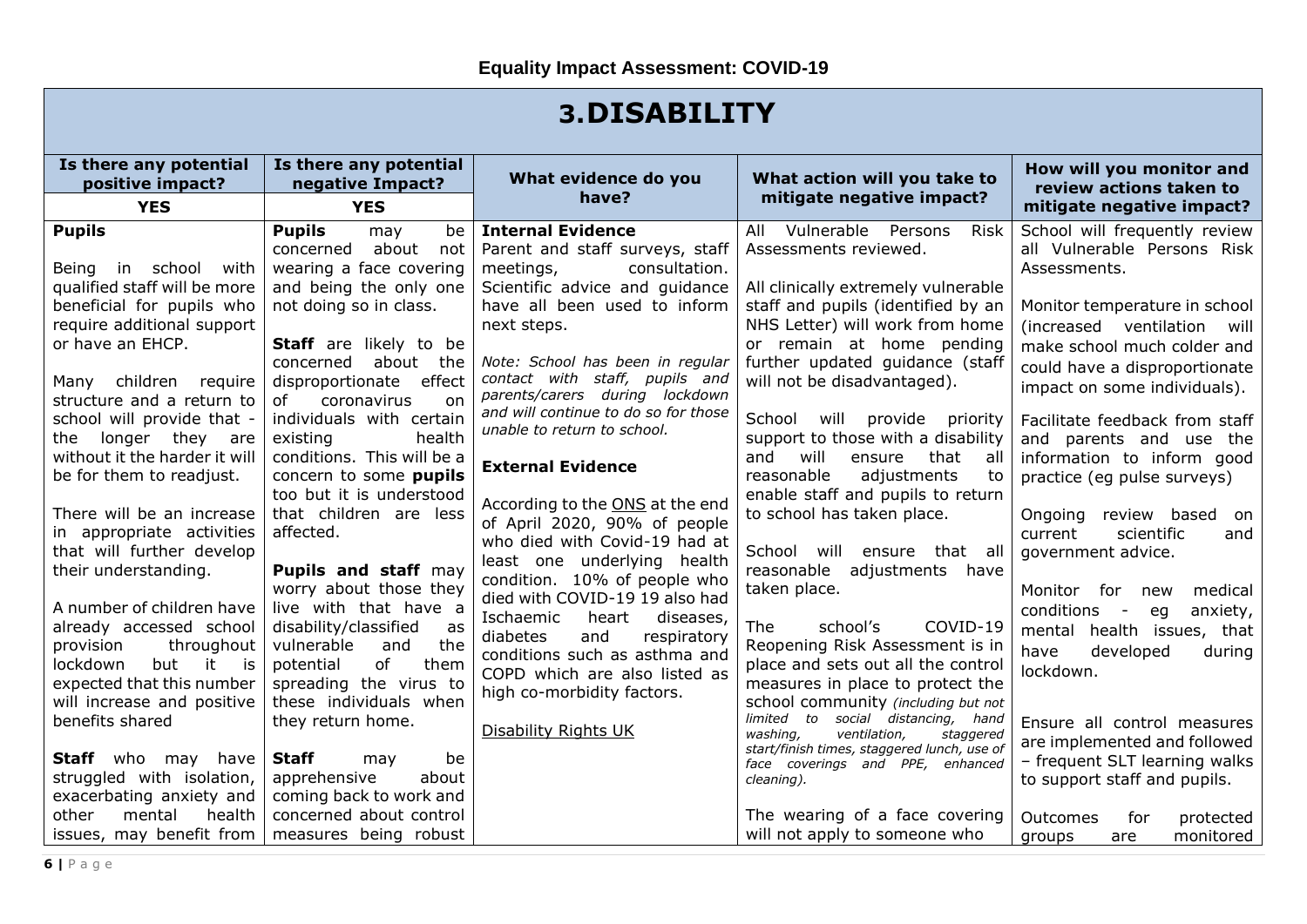| a return to work with the  | enough. For those that       | i) cannot put on, wear or            | according to risk and all                                           |
|----------------------------|------------------------------|--------------------------------------|---------------------------------------------------------------------|
| structure and distractions |                              |                                      | actions<br>documented                                               |
|                            | continue to work from        | remove a face covering because       | for                                                                 |
| it affords (subject to     | home a<br>feeling<br>of      | of a physical impairment or          | review.                                                             |
| control measures in place  | isolation<br>be<br>may       | disability, illness or mental health |                                                                     |
| and current shielding      | exacerbated as others        | difficulties                         | School will continue to review                                      |
| guidance in place.)        | reconnect.                   | ii) is with a person who relies on   | the effectiveness of its remote                                     |
|                            |                              | lip reading, clear sound or facial   | learning strategy to ensure no                                      |
|                            | <b>Pupils</b> that require   | expression to communicate.           | child is left behind. Equally,                                      |
|                            | intimate/personal care       |                                      | review the strategy with staff                                      |
|                            | may be concerned about       | Asymptomatic testing of primary      | to ensure workloads are                                             |
|                            | lack of social distancing    | staff and secondary staff & pupils   | manageable<br>staff<br>and                                          |
|                            | and may be unsettled if      | will help identify individuals who   | confident in being able to                                          |
|                            | staff wear PPE.              | are infectious but do not have       | deliver remote education.                                           |
|                            |                              | any coronavirus symptoms. For        |                                                                     |
|                            | <b>Pupils and staff</b>      | secondary school pupils unable       | Keep all documentation,                                             |
|                            | When<br>school<br>has.       | to do the test at home, school will  | processes and<br>procedures                                         |
|                            | confirmed cases<br>and       | consider keeping a reduced,          | under<br>review<br>$\frac{1}{2} \left( \frac{1}{2} \right)$<br>SLT, |
|                            | staff/pupils are required    | supervised,<br>on-site<br>testing    | Governors, CEO, Directors,                                          |
|                            | to self-isolate, there will  | facility.                            | <b>H&amp;S Consultants</b>                                          |
|                            |                              |                                      |                                                                     |
|                            | be a greater impact on       |                                      |                                                                     |
|                            | the well-being (both         | Rapid test kits will be provided to  |                                                                     |
|                            | mental and physical) of      | parents/carers as well as adults     |                                                                     |
|                            | those who are at greater     | working with schools.                |                                                                     |
|                            | risk.                        |                                      |                                                                     |
|                            |                              | Behaviour policy reviewed with       |                                                                     |
|                            | <b>Pupils</b> on an EHC Plan | consideration to those on an EHC     |                                                                     |
|                            | could find periods of        | Plan; they could have negative       |                                                                     |
|                            | self-isolation incredibly    | behaviour and have difficulty re-    |                                                                     |
|                            | difficult - they could       | engaging following periods of        |                                                                     |
|                            | display more negative        | self-isolation.                      |                                                                     |
|                            | behaviours                   |                                      |                                                                     |
|                            |                              | The school has successfully          |                                                                     |
|                            |                              | introduced<br>remote<br>learning     |                                                                     |
|                            |                              | enabling staff and pupils to         |                                                                     |
|                            |                              | teach/be educated off-site for       |                                                                     |
|                            |                              | periods of self-isolation or when    |                                                                     |
|                            |                              | otherwise required.<br>School        |                                                                     |
|                            |                              | keeps this under review to make      |                                                                     |
|                            |                              | sure it is appropriate for all staff |                                                                     |
|                            |                              |                                      |                                                                     |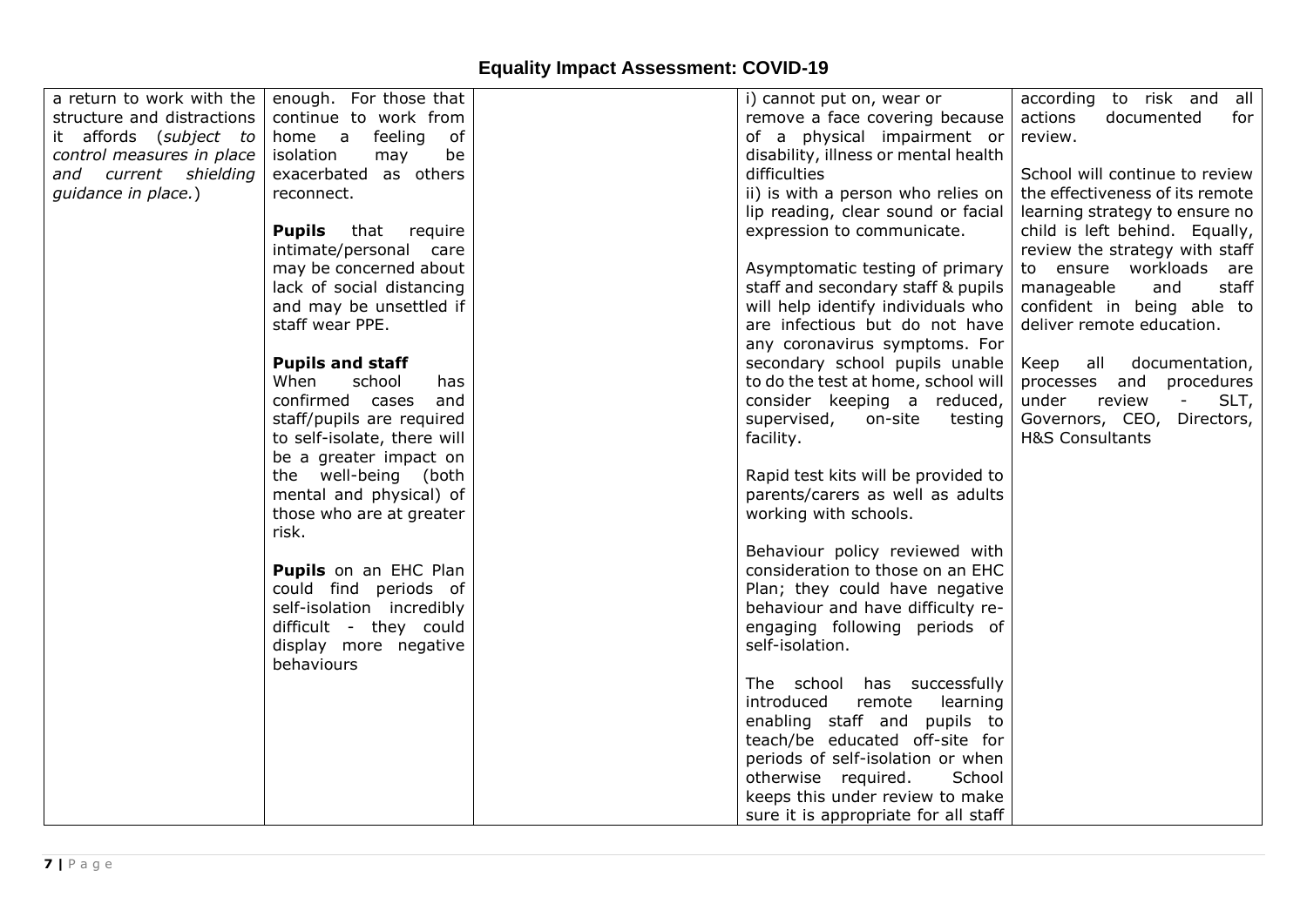|  | and pupils (eg SEND, those with<br>accessibility issues).                                                                                                                        |  |
|--|----------------------------------------------------------------------------------------------------------------------------------------------------------------------------------|--|
|  | Continue remote/online events<br>that are inclusive and foster good<br>relations. Retaining a socially<br>connected school community<br>who are there to support one<br>another. |  |
|  | Ensure staff and pupils have<br>access to support for mental<br>health and well-being and liaise<br>with external support agencies.                                              |  |
|  | School<br>will<br>the<br>ensure<br>safeguarding of staff and pupils<br>when managing remote learning<br>sessions in line with KCSiE 2020.                                        |  |
|  | School uniform expectations will<br>be adapted for those that need it<br>(increased ventilation may make<br>school colder over winter<br>months)                                 |  |
|  | School has ensured adequate<br>heating is in place to balance the<br>need for increased ventilation<br>additional<br>clothing<br>and<br>requirements.                            |  |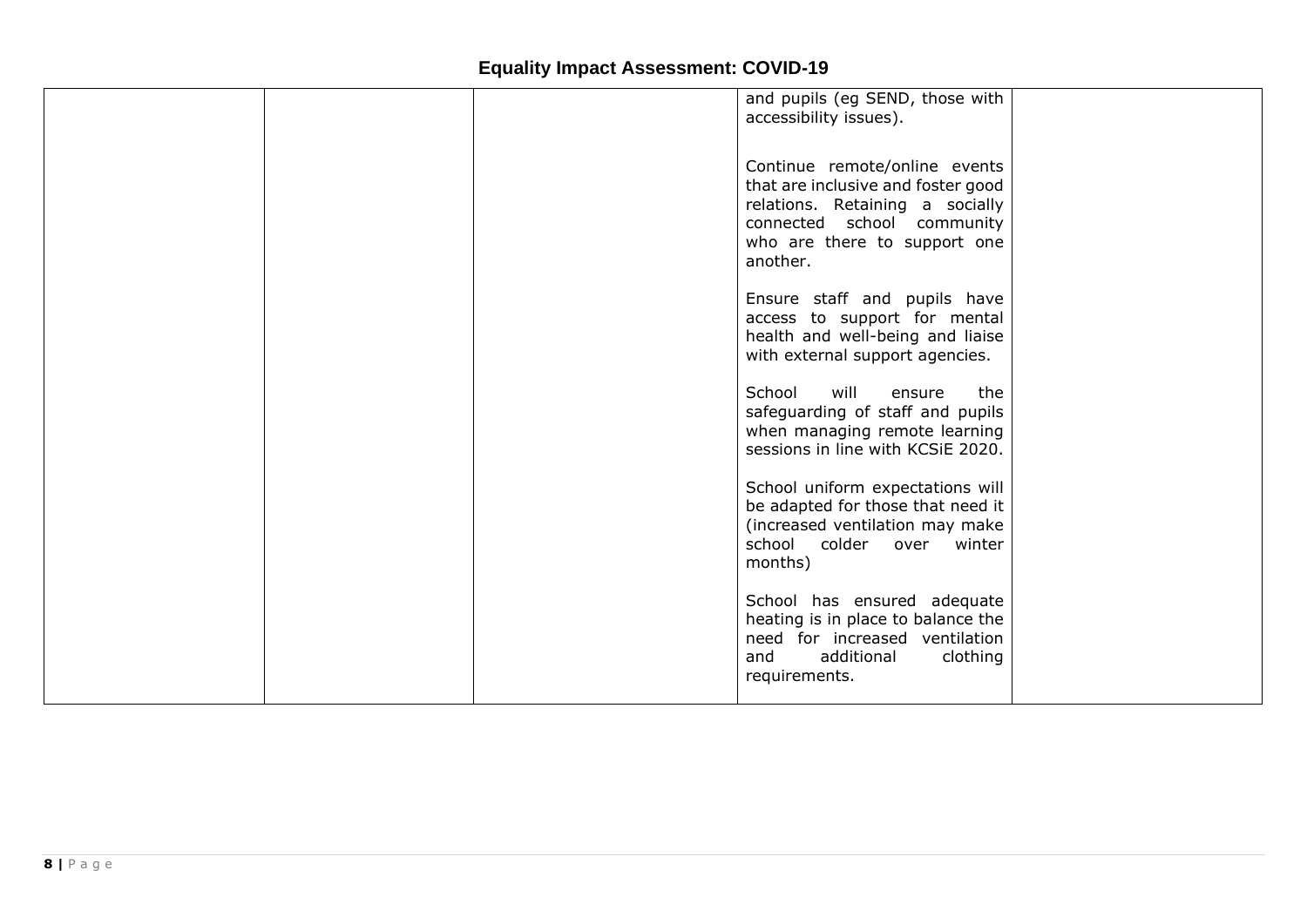### **4.GENDER**

| Is there any potential<br>positive impact?<br><b>YES</b>                                                                                                                                                                                                                                                                                                                                                                                                                                                                                                                                                                                                                                                        | Is there any potential<br>negative Impact?<br><b>YES</b>                                                                                                                                                                                                                                                                                                                                                                                                                                           | What evidence do you have?                                                                                                                                                                                                                                                                                                                                                                                                                                                                                                                                                                                                                                                                                                                                                                                                                                                                                                                       | What action will you take to<br>mitigate negative impact?                                                                                                                                                                                                                                                                                                                                                                                                                                                                                                                                                                                                                                                                                                                                                                                                                                                                                                                                                                                            | How will you monitor and<br>review actions taken to<br>mitigate negative impact?                                                                                                                                                                                                                                                                                                                                                                                                                                                                                                                                                                                                                                                                                                                                                                                                 |
|-----------------------------------------------------------------------------------------------------------------------------------------------------------------------------------------------------------------------------------------------------------------------------------------------------------------------------------------------------------------------------------------------------------------------------------------------------------------------------------------------------------------------------------------------------------------------------------------------------------------------------------------------------------------------------------------------------------------|----------------------------------------------------------------------------------------------------------------------------------------------------------------------------------------------------------------------------------------------------------------------------------------------------------------------------------------------------------------------------------------------------------------------------------------------------------------------------------------------------|--------------------------------------------------------------------------------------------------------------------------------------------------------------------------------------------------------------------------------------------------------------------------------------------------------------------------------------------------------------------------------------------------------------------------------------------------------------------------------------------------------------------------------------------------------------------------------------------------------------------------------------------------------------------------------------------------------------------------------------------------------------------------------------------------------------------------------------------------------------------------------------------------------------------------------------------------|------------------------------------------------------------------------------------------------------------------------------------------------------------------------------------------------------------------------------------------------------------------------------------------------------------------------------------------------------------------------------------------------------------------------------------------------------------------------------------------------------------------------------------------------------------------------------------------------------------------------------------------------------------------------------------------------------------------------------------------------------------------------------------------------------------------------------------------------------------------------------------------------------------------------------------------------------------------------------------------------------------------------------------------------------|----------------------------------------------------------------------------------------------------------------------------------------------------------------------------------------------------------------------------------------------------------------------------------------------------------------------------------------------------------------------------------------------------------------------------------------------------------------------------------------------------------------------------------------------------------------------------------------------------------------------------------------------------------------------------------------------------------------------------------------------------------------------------------------------------------------------------------------------------------------------------------|
| <b>Pupils</b><br>All pupils will benefit from<br>positive<br>the<br>impact<br>associated with returning<br>school<br>(structure,<br>to<br>teachers<br>teaching,<br>reconnecting<br>with<br>friends).<br>Boys will benefit from a<br>school<br>return<br>to<br>education outcomes are<br>different for boys and<br>girls; the longer schools<br>are closed the bigger the<br>gap may become.<br>Period poverty may be an<br>issue for some girls.<br>Returning to school will<br>give them access to<br>sanitary wear that may<br>not have been available at<br>home.<br>A return to school may<br>benefit girls who could be<br>at increased risk of forced<br>marriage, FGM and abuse<br>during school closure | <b>Staff</b><br>There<br>is<br>a<br>effect<br>disproportionate<br>of COVID-19 on adult<br>males. Staff may feel at<br>increased<br>risk<br>considering<br>ongoing<br>national<br>restrictions.<br>Confirmed<br>cases<br>in<br>school are also likely to<br>staff<br>make<br>male<br>(particularly those over<br>50 and/or from a BAME<br>background) feel more<br>vulnerable.<br>Pregnant women are at<br>greater risk to COVID-19<br>during<br>their<br>third<br>trimester (28 weeks or<br>more). | <b>Internal Evidence</b><br>Parent and staff surveys, staff<br>meetings,<br>consultation.<br>Scientific advice and guidance<br>have all been used to inform next<br>steps.<br>Note: School has been in regular<br>contact with staff, pupils and<br>parents/carers during lockdown and<br>will continue to do so for those<br>unable to return to school.<br><b>External Evidence</b><br>Royal College of Obstetricians<br>and Gynaecologists<br>https://www.rcog.org.uk/en/gui<br>delines-research-<br>services/quidelines/coronavirus-<br>pregnancy/covid-19-virus-<br>infection-and-pregnancy/<br>It is still the case that women are<br>more likely to be in caring roles,<br>therefore if there is a negative<br>impact for carers it will also<br>affect women more.<br>Women are more likely to be<br>working in education settings,<br>more likely to be heading single<br>parent households and those<br>more likely to be working part | All Vulnerable Persons Risk<br>Assessments reviewed.<br>school's<br>COVID-19<br><b>The</b><br>Reopening Risk Assessment is<br>in place and sets out all the<br>control measures in place to<br>protect the school community<br>(including but not limited to social<br>distancing, hand washing, ventilation,<br>staggered start/finish times, staggered<br>lunch, use of face coverings and PPE,<br>enhanced cleaning).<br>Based on current guidance,<br>pregnant staff who are 28<br>weeks or more pregnant should<br>work from home if possible - if<br>home working is not possible,<br>they should stay at home (at no<br>disadvantage). If less than 28<br>weeks pregnant, school will<br>undertake a<br>specific<br>risk<br>If adequate<br>assessment.<br>safeguards can be put in place,<br>pregnant staff can return to<br>work. If adequate safeguards<br>cannot be put in they should<br>work<br>from<br>home<br>where<br>possible. If it is not possible to<br>work from home, they should<br>remain at home<br>(at no<br>disadvantage). | School will frequently review<br>all Vulnerable Persons Risk<br>Assessments.<br>all<br>documentation,<br>Keep<br>and<br>procedures<br>processes<br>SLT,<br>under<br>review<br>Governors, CEO, Directors,<br><b>H&amp;S Consultants</b><br>Facilitate feedback from staff<br>and parents and use the<br>information to inform good<br>practice (eg pulse surveys)<br>Ongoing review based on<br>H&S<br>scientific,<br>and<br>government advice.<br>Ensure all control measures<br>are implemented and followed<br>- frequent SLT learning walks<br>to support staff and pupils.<br>School will continue to review<br>the effectiveness of its remote<br>learning strategy to ensure no<br>child is left behind. Equally,<br>review the strategy with staff<br>to ensure workloads<br>are<br>staff<br>manageable<br>and<br>confident in being able to<br>deliver remote education. |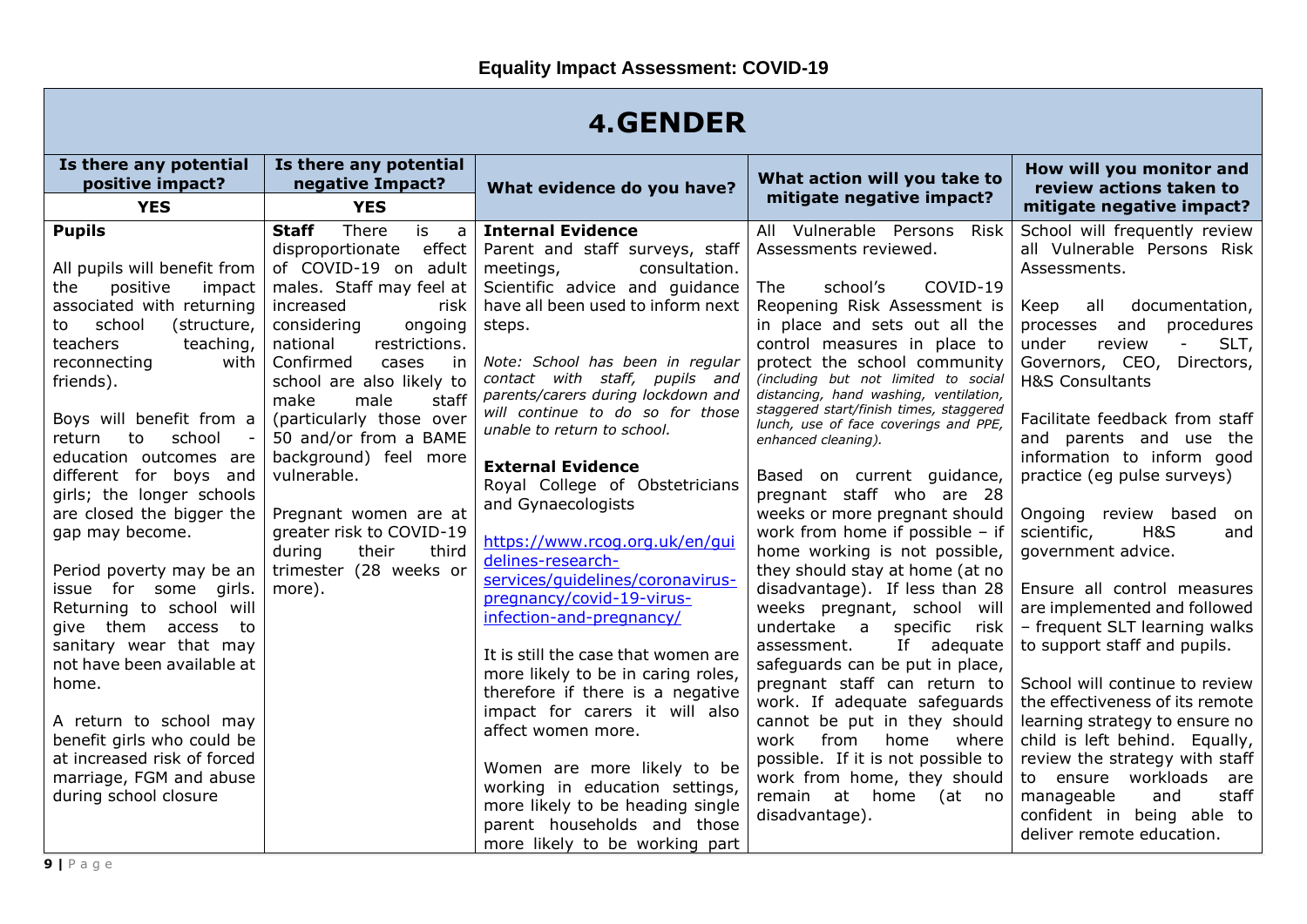|  | managing care for<br>time and                                           | of<br>Asymptomatic<br>testing                                 |                                                            |
|--|-------------------------------------------------------------------------|---------------------------------------------------------------|------------------------------------------------------------|
|  | pupils.                                                                 | primary staff and secondary                                   | protected<br>Outcomes<br>for                               |
|  |                                                                         | staff & pupils will help identify                             | monitored<br>groups<br>are                                 |
|  | Pregnant mothers and those with                                         | individuals who are infectious                                | according<br>to risk and all                               |
|  | young babies - who may be                                               | but do not have any coronavirus                               | actions<br>documented<br>for                               |
|  | more limited in how they can                                            | symptoms. LFD tests are safe                                  | review.                                                    |
|  | work (staff) and how they access                                        | for pregnant staff.                                           |                                                            |
|  | services and support children                                           |                                                               | Should any negative impact                                 |
|  | (parents).                                                              | Rapid test kits will be provided                              | be identified that specifically                            |
|  |                                                                         | to parents/carers as well as                                  | relates to this protected                                  |
|  | 71% of patients hospitalised with                                       | adults working with schools.                                  | group, the school will update                              |
|  | covid-19 at the end of May were                                         |                                                               | and<br>additional<br>consider                              |
|  | male (ICNARC); according to the                                         | School will ensure that all                                   | mitigation.                                                |
|  | ONS 56% of all coronavirus                                              | reasonable adjustments have                                   |                                                            |
|  | deaths are males.                                                       | taken place.                                                  | Contractual concerns will be                               |
|  | The government report "COVID-                                           | Continue remote/online events                                 | with<br>discussed<br>HR.<br>Consultants<br>sickness<br>eg) |
|  | 19: review of disparities in risks<br>and outcomes states that "risk of | that are inclusive and foster<br>good relations. Retaining a  | absence, maternity leave).                                 |
|  | dying among those diagnosed                                             | socially<br>connected<br>school<br>community who are there to | NOTE:<br>COVID-19<br>Ιf                                    |
|  | with COVID-19 was also higher                                           | support one another.                                          | vaccinations<br>required<br>are                            |
|  | in males than females.                                                  |                                                               | annually, they may not be                                  |
|  |                                                                         |                                                               | suitable<br>for<br>pregnant                                |
|  |                                                                         |                                                               | mothers.                                                   |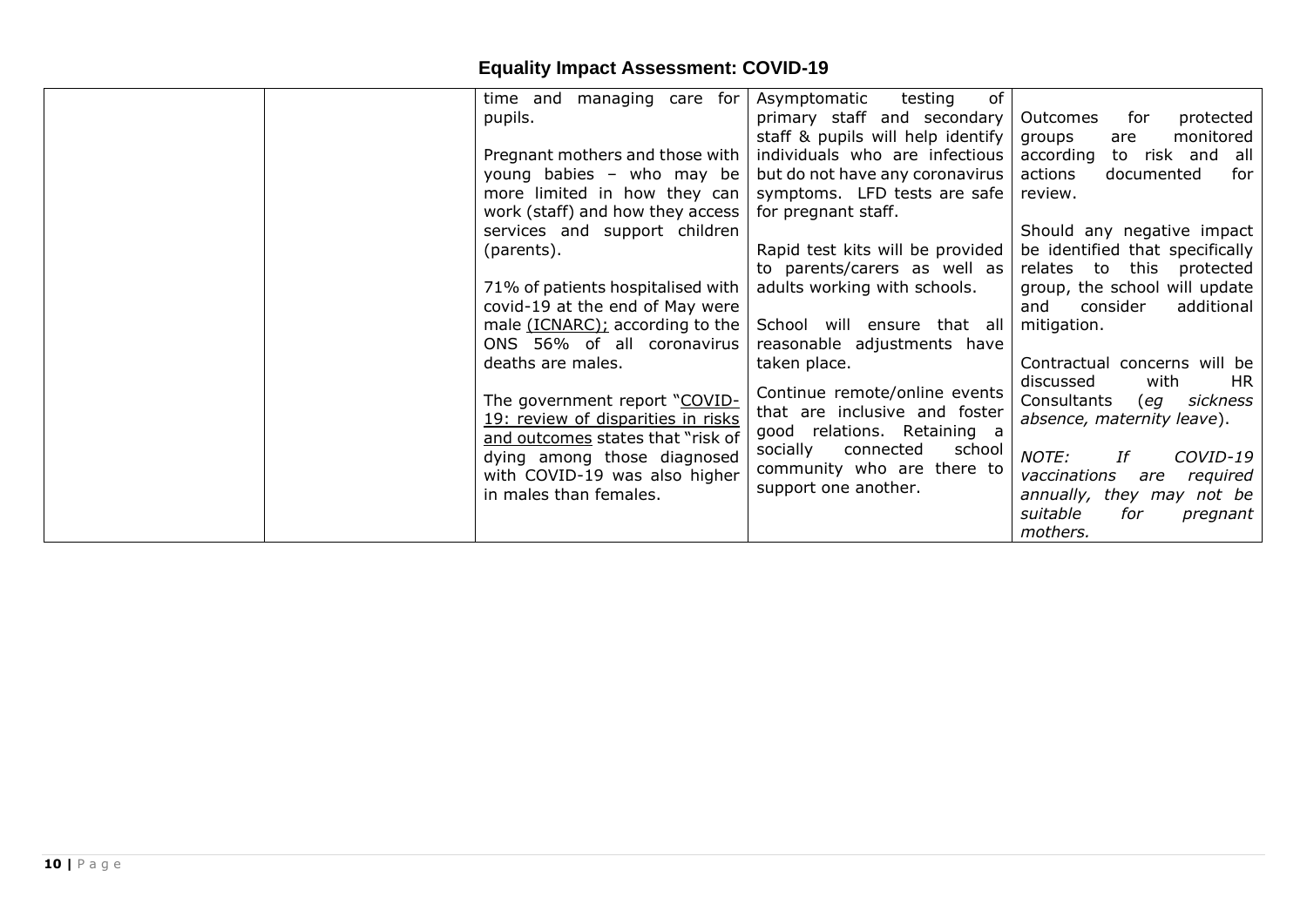| Is there any potential<br>positive impact?<br><b>YES</b>                                                                                                                                                                                                                                                                                                                                            | Is there any potential<br>negative Impact?<br><b>YES</b>                                                                                                                                                                                                                                                                                                                                                                                                                                                                                                                                                                                                                                                                                                                                                      | What evidence do you<br>have?                                                                                                                                                                                                                                                                                                                                                                                                                                                                                                                                                                                        | What action will you take to<br>mitigate negative impact?                                                                                                                                                                                                                                                                                                                                                                                                                                                                                                                                                                                                                                                                                                                                                                                                                                                                                                                                                  | How will you monitor and<br>review actions taken to<br>mitigate negative impact?                                                                                                                                                                                                                                                                                                                                                                                                                                                                                   |
|-----------------------------------------------------------------------------------------------------------------------------------------------------------------------------------------------------------------------------------------------------------------------------------------------------------------------------------------------------------------------------------------------------|---------------------------------------------------------------------------------------------------------------------------------------------------------------------------------------------------------------------------------------------------------------------------------------------------------------------------------------------------------------------------------------------------------------------------------------------------------------------------------------------------------------------------------------------------------------------------------------------------------------------------------------------------------------------------------------------------------------------------------------------------------------------------------------------------------------|----------------------------------------------------------------------------------------------------------------------------------------------------------------------------------------------------------------------------------------------------------------------------------------------------------------------------------------------------------------------------------------------------------------------------------------------------------------------------------------------------------------------------------------------------------------------------------------------------------------------|------------------------------------------------------------------------------------------------------------------------------------------------------------------------------------------------------------------------------------------------------------------------------------------------------------------------------------------------------------------------------------------------------------------------------------------------------------------------------------------------------------------------------------------------------------------------------------------------------------------------------------------------------------------------------------------------------------------------------------------------------------------------------------------------------------------------------------------------------------------------------------------------------------------------------------------------------------------------------------------------------------|--------------------------------------------------------------------------------------------------------------------------------------------------------------------------------------------------------------------------------------------------------------------------------------------------------------------------------------------------------------------------------------------------------------------------------------------------------------------------------------------------------------------------------------------------------------------|
| Some pupils and staff who<br>declared<br>have<br>their<br>gender identity (but more<br>particularly the young)<br>may be confined in family<br>situations where they are<br>at risk of homophobia,<br>homophobic abuse and<br>violence which could have<br>an impact on their mental<br>health. There are benefit<br>for pupils returning to<br>school for whom school is<br>their only safe space. | Although no evidence of<br>a disproportionate effect<br>coronavirus<br>of<br>on.<br>outcomes for female to<br>male or male to female<br>transitions,<br>during<br>periods of self-isolation,<br>there could<br>be<br>an<br>risk<br>increased<br>of<br>homophobia,<br>homophobic abuse and<br>violence depending on<br>family situations.<br>Consideration needs to<br>be given to the potential<br>negative<br>impact<br>0f<br>schools re-opening on<br>both pupils and staff<br>who identify as a gender<br>different to the one they<br>were assigned at birth.<br>There<br>is<br>a<br>disproportionate<br>effect<br>of coronavirus on adult<br>males and it is not yet<br>known if there<br>are<br>in health<br>differences<br>outcomes for female to<br>male transition or male<br>to female transitions. | There is no evidence, yet, that<br>people who identify as having a<br>different gender identity are<br>disproportionality affected in<br>terms of experiencing the<br>coronavirus because of their<br>gender identity.<br><b>External Evidence</b><br>Research focusing on LGBT+<br>youth by The Trevor Project,<br>finds that the Coronavirus will<br>have a "significant social impact<br>on this already vulnerable<br>community."<br>Note: School has been in regular<br>contact with staff, pupils and<br>parents/carers during lockdown<br>and will continue to do so for those<br>unable to return to school. | Vulnerable<br>Persons<br><b>Risk</b><br>Assessment<br>required<br>(check<br>mental health and well-being/consult<br>with external services to provide<br>support)<br>Continue remote/online events<br>that are inclusive and foster good<br>relations. Retaining a socially<br>connected school community<br>who are there to support one<br>another.<br>The<br>school's<br>COVID-19<br>Reopening Risk Assessment is in<br>place and sets out all the control<br>measures in place to protect the<br>school community (including but not<br>limited to social distancing, hand<br>washing,<br>ventilation,<br>staggered<br>start/finish times, staggered lunch, use of<br>face coverings and PPE, enhanced<br>cleaning).<br>Asymptomatic testing of primary<br>staff and secondary staff & pupils<br>will help identify individuals who<br>are infectious but do not have<br>any coronavirus symptoms.<br>Rapid test kits will be provided to<br>parents/carers as well as adults<br>working with schools. | Frequently review Vulnerable<br>Persons Risk Assessment.<br>Should any negative impact<br>be identified that specifically<br>this<br>relates to<br>protected<br>group, the school will update<br>consider<br>additional<br>and<br>mitigation.<br>Outcomes<br>for<br>protected<br>monitored<br>groups<br>are<br>according<br>to risk and all<br>actions<br>documented<br>for<br>review.<br>all<br>documentation,<br>Keep<br>procedures<br>processes and<br>under<br>SLT,<br>review<br>$\overline{\phantom{a}}$<br>Governors, CEO,<br>Directors,<br>H&S Consultants. |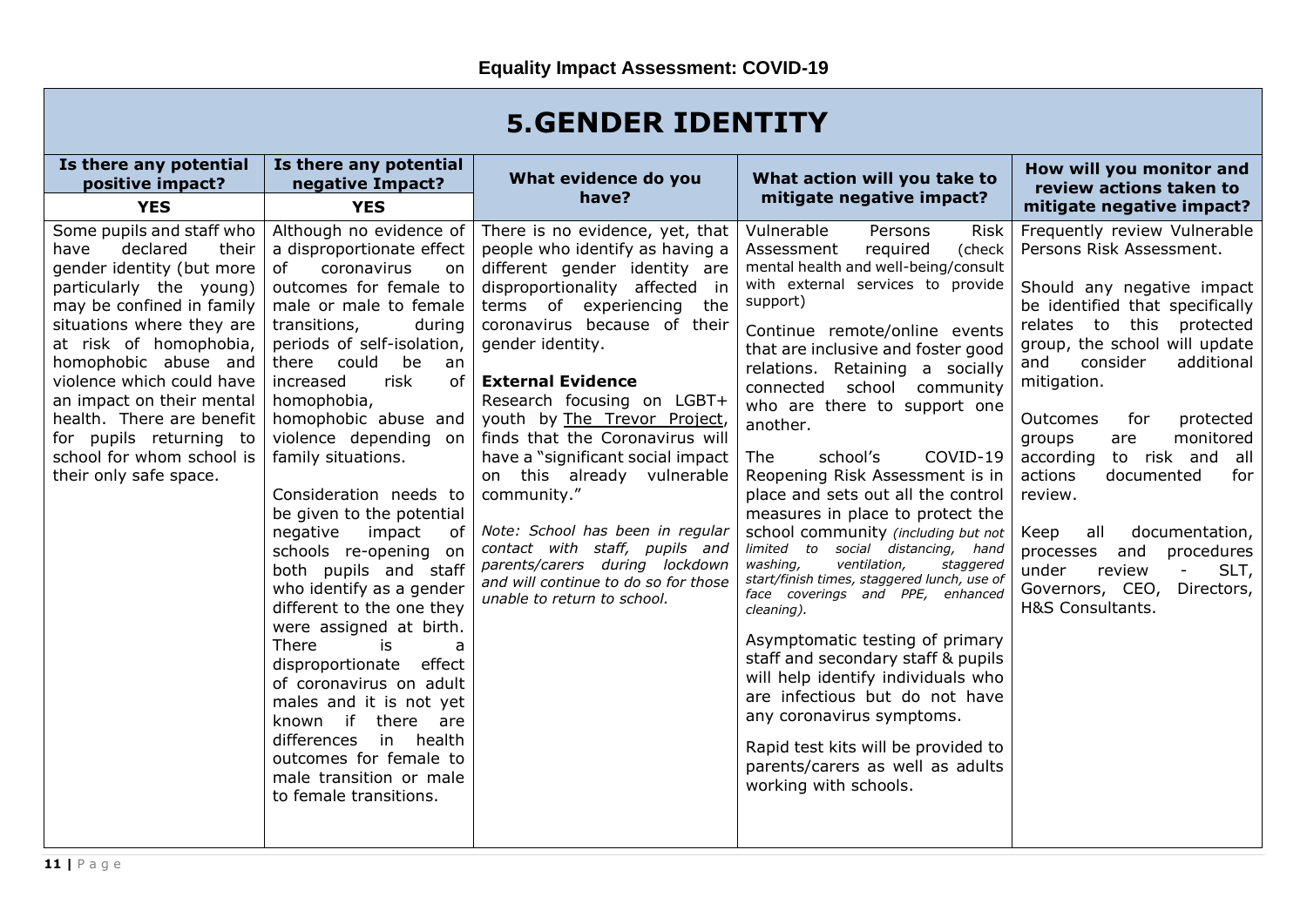| <b>6.OFFENDING PAST</b>                                                                                                                                                                                                                               |                                                                                                                                                              |                                                                                                                                                                                                                                                                                                                                                                                                                                                                                                 |                                                                                                                                                                                                                                                                                                                                                                                                                                                                                                                                                                                                                                                                                                                                                                                                                                                                                                                                                      |                                                                                                                                                                                                                                                                                                                                                                                                                                                                                                                                                                              |  |
|-------------------------------------------------------------------------------------------------------------------------------------------------------------------------------------------------------------------------------------------------------|--------------------------------------------------------------------------------------------------------------------------------------------------------------|-------------------------------------------------------------------------------------------------------------------------------------------------------------------------------------------------------------------------------------------------------------------------------------------------------------------------------------------------------------------------------------------------------------------------------------------------------------------------------------------------|------------------------------------------------------------------------------------------------------------------------------------------------------------------------------------------------------------------------------------------------------------------------------------------------------------------------------------------------------------------------------------------------------------------------------------------------------------------------------------------------------------------------------------------------------------------------------------------------------------------------------------------------------------------------------------------------------------------------------------------------------------------------------------------------------------------------------------------------------------------------------------------------------------------------------------------------------|------------------------------------------------------------------------------------------------------------------------------------------------------------------------------------------------------------------------------------------------------------------------------------------------------------------------------------------------------------------------------------------------------------------------------------------------------------------------------------------------------------------------------------------------------------------------------|--|
| Is there any potential<br>positive impact?<br><b>YES</b>                                                                                                                                                                                              | Is there any potential<br>negative Impact?<br><b>YES</b>                                                                                                     | What evidence do you<br>have?                                                                                                                                                                                                                                                                                                                                                                                                                                                                   | What action will you take to<br>mitigate negative impact?                                                                                                                                                                                                                                                                                                                                                                                                                                                                                                                                                                                                                                                                                                                                                                                                                                                                                            | How will you monitor and<br>review actions taken to<br>mitigate negative impact?                                                                                                                                                                                                                                                                                                                                                                                                                                                                                             |  |
| positive benefit for<br>$\mathsf{A}$<br>pupils returning to school<br>could be that school is<br>their only safe space.<br>The<br>school<br>has<br>Safeguarding Policies and<br>meetings with external<br>agencies that can support<br>those at risk. | is a potential<br>There<br>during<br>periods<br>оf<br>absence from school (eq<br>self-isolation) that some<br>pupils may be at greater<br>risk of offending. | <b>Consideration</b><br>Some local authorities have an<br>above average number of<br>offenders. Some LDST schools<br>may be located within some of<br>these areas and will need to<br>ensure strategy and policy<br>development does not unfairly/<br>adversely affect this section of<br>the local demographic.<br>Note: School has been in regular<br>contact with staff, pupils and<br>parents/carers during lockdown<br>and will continue to do so for those<br>unable to return to school. | Identify those at potential risk<br>and involve external agencies to<br>provide wrap-around support.<br>Continue remote/online events<br>that are inclusive and foster good<br>relations. Retaining a socially<br>connected school community<br>who are there to support one<br>another.<br>COVID-19<br>school's<br><b>The</b><br>Reopening Risk Assessment is in<br>place and sets out all the control<br>measures in place to protect the<br>school community (including but not<br>limited to social distancing, hand<br>washing,<br>ventilation,<br>staggered<br>start/finish times, staggered lunch, use of<br>face coverings and PPE, enhanced<br>cleaning).<br>Asymptomatic testing of primary<br>staff and secondary staff & pupils<br>will help identify individuals who<br>are infectious but do not have<br>any coronavirus symptoms.<br>Rapid test kits will be provided to<br>parents/carers as well as adults<br>working with schools. | Frequently review Vulnerable<br>Persons Risk Assessment.<br>documentation,<br>Keep<br>all<br>processes and<br>procedures<br>under<br>SLT,<br>review<br>$\overline{\phantom{a}}$<br>Governors, CEO,<br>Directors,<br><b>H&amp;S Consultants</b><br>Should any negative impact<br>be identified that specifically<br>relates to<br>this<br>protected<br>group, the school will update<br>consider<br>and<br>additional<br>mitigation.<br>Outcomes<br>for<br>protected<br>monitored<br>groups<br>are<br>to risk and all<br>according<br>actions<br>documented<br>for<br>review. |  |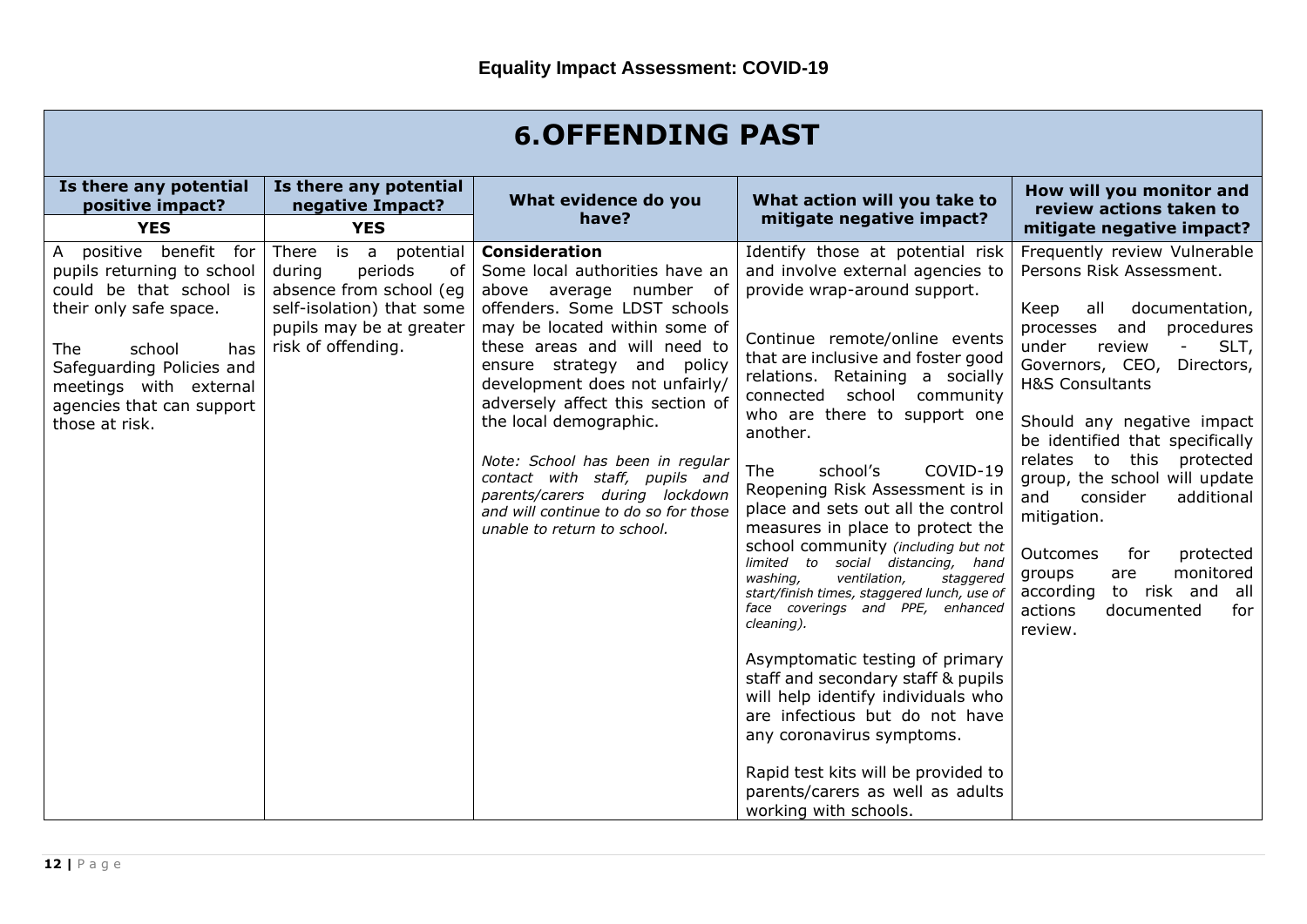### **7.SEXUAL ORIENTATION**

| Is there any potential<br>positive impact?                                                                                                                                                                                                                                                                                                                                                  | Is there any potential<br>negative Impact?                                                                                                                                                                                                                                                                        | What evidence do you                                                                                                                                                                                                                                                                                                                                                                                                                                                                                                                                                                          | What action will you take to                                                                                                                                                                                                                                                                                                                                                                                                                                                                                                                                                                                                                                                                                                                                                                                                                                                                                                                                                                                  | How will you monitor and<br>review actions taken to                                                                                                                                                                                                                                                                                                                                                                                                                                                                                                 |
|---------------------------------------------------------------------------------------------------------------------------------------------------------------------------------------------------------------------------------------------------------------------------------------------------------------------------------------------------------------------------------------------|-------------------------------------------------------------------------------------------------------------------------------------------------------------------------------------------------------------------------------------------------------------------------------------------------------------------|-----------------------------------------------------------------------------------------------------------------------------------------------------------------------------------------------------------------------------------------------------------------------------------------------------------------------------------------------------------------------------------------------------------------------------------------------------------------------------------------------------------------------------------------------------------------------------------------------|---------------------------------------------------------------------------------------------------------------------------------------------------------------------------------------------------------------------------------------------------------------------------------------------------------------------------------------------------------------------------------------------------------------------------------------------------------------------------------------------------------------------------------------------------------------------------------------------------------------------------------------------------------------------------------------------------------------------------------------------------------------------------------------------------------------------------------------------------------------------------------------------------------------------------------------------------------------------------------------------------------------|-----------------------------------------------------------------------------------------------------------------------------------------------------------------------------------------------------------------------------------------------------------------------------------------------------------------------------------------------------------------------------------------------------------------------------------------------------------------------------------------------------------------------------------------------------|
| <b>YES</b>                                                                                                                                                                                                                                                                                                                                                                                  | <b>YES</b>                                                                                                                                                                                                                                                                                                        | have?                                                                                                                                                                                                                                                                                                                                                                                                                                                                                                                                                                                         | mitigate negative impact?                                                                                                                                                                                                                                                                                                                                                                                                                                                                                                                                                                                                                                                                                                                                                                                                                                                                                                                                                                                     | mitigate negative impact?                                                                                                                                                                                                                                                                                                                                                                                                                                                                                                                           |
| Because of the lockdown,<br>some LGBT+ pupils and<br>staff<br>(but<br>more<br>particularly the young)<br>may be confined in family<br>situations where they are<br>at risk of homophobia,<br>homophobic abuse and<br>violence which could have<br>an impact on their mental<br>health. There are benefits<br>for pupils returning to<br>school for whom school is<br>their only safe space. | Although no evidence of<br>a disproportionate effect<br>of coronavirus on people<br>who identify as Lesbian,<br>Gay or Bisexual, during<br>periods of self-isolation<br>or shielding there could<br>be an increased risk of<br>homophobia,<br>homophobic abuse and<br>violence depending on<br>family situations. | There is no evidence, yet, that<br>people who identify as Lesbian,<br>Bisexual<br>Gay<br>or<br>are<br>disproportionality affected in<br>terms of experiencing<br>the<br>coronavirus because of their<br>sexual orientation.<br>Research focusing on LGBT+<br>youth by The Trevor Project,<br>finds that the Coronavirus will<br>have a "significant social impact<br>on this already vulnerable<br>community."<br>Note: School has been in regular<br>contact with staff, pupils and<br>parents/carers during lockdown<br>and will continue to do so for those<br>unable to return to school. | Vulnerable<br>Persons<br><b>Risk</b><br>Assessment<br>required<br>(check<br>mental health and well-being/consult<br>with external services to provide<br>support)<br>Continue remote/online events<br>that are inclusive and foster good<br>relations. Retaining a socially<br>school community<br>connected<br>who are there to support one<br>another.<br>school's<br>COVID-19<br>The<br>Reopening Risk Assessment is in<br>place and sets out all the control<br>measures in place to protect the<br>school community (including but not<br>limited to social distancing, hand<br>washing,<br>ventilation.<br>staggered<br>start/finish times, staggered lunch, use of<br>face coverings and PPE, enhanced<br>cleaning).<br>Asymptomatic testing of primary<br>staff and secondary staff & pupils<br>will help identify individuals who<br>are infectious but do not have<br>any coronavirus symptoms.<br>Rapid test kits will be provided to<br>parents/carers as well as adults<br>working with schools. | Frequently review Vulnerable<br>Persons Risk Assessment.<br>Keep<br>all<br>documentation,<br>and<br>procedures<br>processes<br>review<br>SLT,<br>under<br>Governors, CEO,<br>Directors,<br><b>H&amp;S Consultants</b><br>Should any negative impact<br>be identified that specifically<br>relates to<br>this<br>protected<br>group, the school will update<br>and<br>consider<br>additional<br>mitigation.<br>Outcomes<br>for<br>protected<br>monitored<br>groups<br>are<br>to risk and all<br>according<br>actions<br>documented<br>for<br>review. |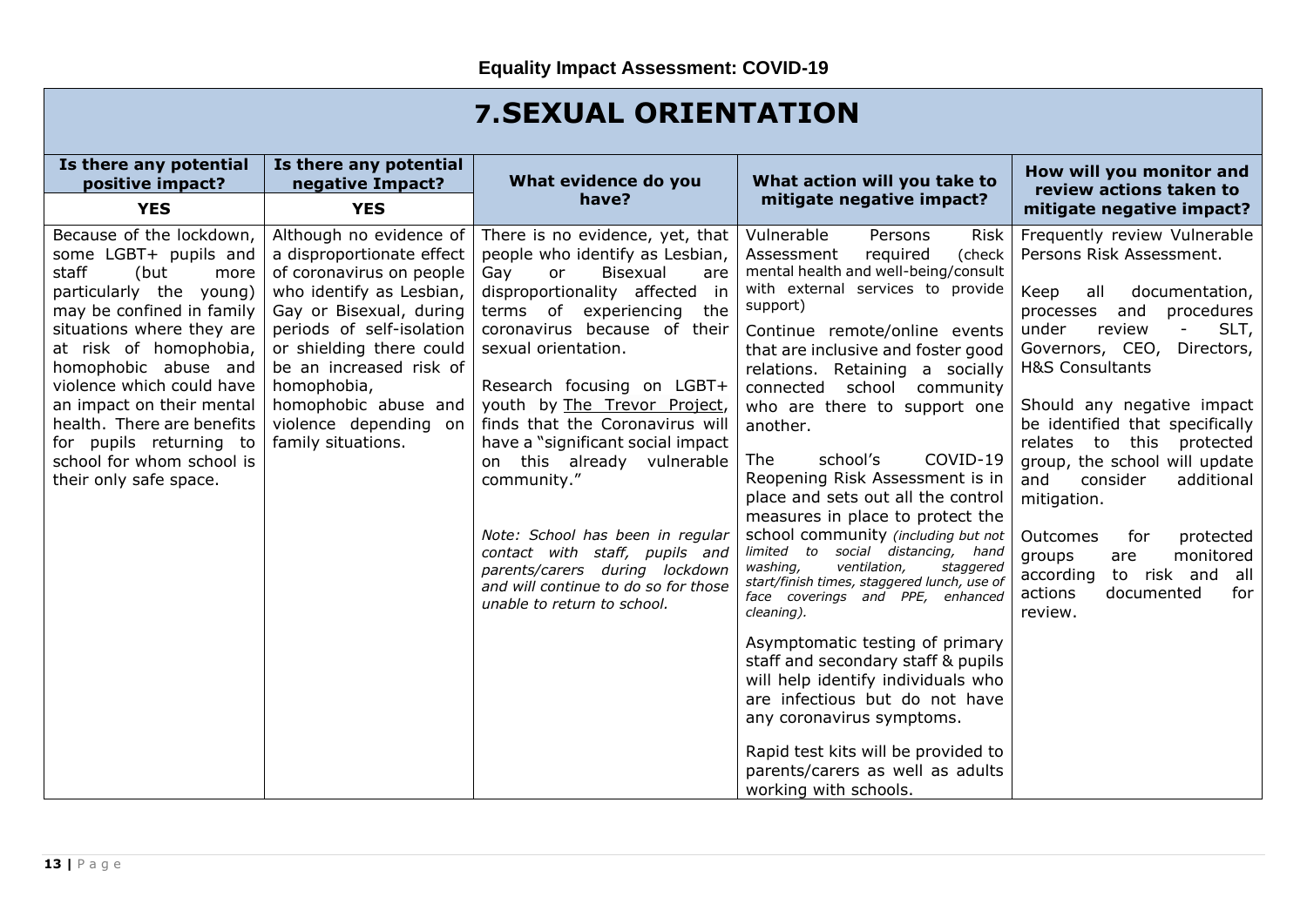| <b>8. RACE (including Gypsies and Travellers)</b>                                                                                                                                                                                                                                                                                                                                                          |                                                                                                                                                                                                                                                                                                                                                        |                                                                                                                                                                                                                                                                                                                                                                                                                                                                                                                                                                                                                                                                                                                                                                                                                                                                                                                                                                  |                                                                                                                                                                                                                                                                                                                                                                                                                                                                                                                                                                                                                                                                                                                                                                                                                                                                                                                                                     |                                                                                                                                                                                                                                                                                                                                                                                                                                                                                                                                                                                                                                                                                                                                                                                                                                                |  |
|------------------------------------------------------------------------------------------------------------------------------------------------------------------------------------------------------------------------------------------------------------------------------------------------------------------------------------------------------------------------------------------------------------|--------------------------------------------------------------------------------------------------------------------------------------------------------------------------------------------------------------------------------------------------------------------------------------------------------------------------------------------------------|------------------------------------------------------------------------------------------------------------------------------------------------------------------------------------------------------------------------------------------------------------------------------------------------------------------------------------------------------------------------------------------------------------------------------------------------------------------------------------------------------------------------------------------------------------------------------------------------------------------------------------------------------------------------------------------------------------------------------------------------------------------------------------------------------------------------------------------------------------------------------------------------------------------------------------------------------------------|-----------------------------------------------------------------------------------------------------------------------------------------------------------------------------------------------------------------------------------------------------------------------------------------------------------------------------------------------------------------------------------------------------------------------------------------------------------------------------------------------------------------------------------------------------------------------------------------------------------------------------------------------------------------------------------------------------------------------------------------------------------------------------------------------------------------------------------------------------------------------------------------------------------------------------------------------------|------------------------------------------------------------------------------------------------------------------------------------------------------------------------------------------------------------------------------------------------------------------------------------------------------------------------------------------------------------------------------------------------------------------------------------------------------------------------------------------------------------------------------------------------------------------------------------------------------------------------------------------------------------------------------------------------------------------------------------------------------------------------------------------------------------------------------------------------|--|
| Is there any potential<br>positive impact?                                                                                                                                                                                                                                                                                                                                                                 | Is there any potential<br>negative Impact?                                                                                                                                                                                                                                                                                                             | What evidence do you<br>have?                                                                                                                                                                                                                                                                                                                                                                                                                                                                                                                                                                                                                                                                                                                                                                                                                                                                                                                                    | What action will you take to<br>mitigate negative impact?                                                                                                                                                                                                                                                                                                                                                                                                                                                                                                                                                                                                                                                                                                                                                                                                                                                                                           | How will you monitor and<br>review actions taken to                                                                                                                                                                                                                                                                                                                                                                                                                                                                                                                                                                                                                                                                                                                                                                                            |  |
| <b>YES</b>                                                                                                                                                                                                                                                                                                                                                                                                 | <b>YES</b>                                                                                                                                                                                                                                                                                                                                             |                                                                                                                                                                                                                                                                                                                                                                                                                                                                                                                                                                                                                                                                                                                                                                                                                                                                                                                                                                  |                                                                                                                                                                                                                                                                                                                                                                                                                                                                                                                                                                                                                                                                                                                                                                                                                                                                                                                                                     | mitigate negative impact?                                                                                                                                                                                                                                                                                                                                                                                                                                                                                                                                                                                                                                                                                                                                                                                                                      |  |
| BAME pupils will benefit<br>from a return to school as<br>education outcomes are<br>different.<br>Pupils who have English<br>as an additional language<br>will find it easier to access<br>learning from school as<br>additional resources will<br>be available.<br>Parents/Carers may have<br>English as an additional<br>language and have had<br>trouble supporting their<br>child's education at home. | Disproportionate effect<br>of COVID-19 on people<br><b>BAME</b><br>from<br>a<br>background.<br>Parents/carers<br>whose<br>first language is not<br>English may find it more<br>difficult to access online<br>learning and help pupils<br>unable to return to<br>school<br>either<br>(those<br>shielding<br>during<br>or<br>periods of self-isolation). | <b>Internal Evidence</b><br>Parent and staff surveys, staff<br>meetings,<br>consultation.<br>Scientific advice and guidance<br>have all been used to inform<br>next steps.<br>Note: School has been in regular<br>contact with staff, pupils and<br>parents/carers during lockdown<br>and will continue to do so for those<br>unable to return to school.<br><b>External Research/Surveys:</b><br>Early figures on the incidence of<br>Covid-19 showed that 35% of<br>almost 2,000<br>patients in<br>intensive care units were black<br>or from another minority ethnic<br>background,<br>despite<br><b>BAME</b><br>people making up only 14% of<br>the population, according to the<br>last census.<br>According to (ICNARC); 33% of<br>hospitalised<br>patients<br>with<br>Covid-19 are from a BME<br>background; this is compared<br>to 22% of the population being<br>from a BME background.<br>According to the ONS "When<br>taking into account age in the | All Vulnerable<br>Persons<br><b>Risk</b><br>Assessments<br>reviewed<br>specifically consider the physical<br>and mental health of BAME staff<br>and pupils.<br>School will<br>ensure that all<br>reasonable<br>adjustments<br>have<br>taken place.<br>Consider the safest possible roles<br>for BAME staff.<br>Ensure key messages to families<br>available<br>different<br>in<br>are<br>languages to enable them to<br>support their child/children.<br>School acknowledges that there<br>are very different outcomes for<br>BAME individuals with regards to<br>COVID-19 and will work closely<br>with BAME staff, parents/carers<br>and pupils to ensure the correct<br>safeguards are in place.<br>The school has successfully<br>introduced<br>remote<br>learning<br>enabling staff and<br>pupils to<br>teach/be educated off-site for<br>periods of self-isolation or when<br>otherwise required. School has<br>adapted<br>remote<br>learning | School will frequently review<br>all Vulnerable Persons Risk<br>Assessments.<br>documentation,<br>Keep<br>all<br>and<br>procedures<br>processes<br>under<br>review<br>SLT,<br>Governors, CEO,<br>Directors,<br><b>H&amp;S Consultants</b><br>Facilitate feedback from staff<br>and parents and use the<br>information to inform good<br>practice (eg pulse surveys)<br>Ongoing review based on<br>scientific,<br><b>H&amp;S</b><br>and<br>government advice.<br>Review BAME representation<br>at key strategic monitoring<br>and review meetings if staff<br>from this background are not<br>currently represented.<br>Ensure all control measures<br>are implemented and followed<br>- frequent SLT learning walks<br>to support staff and pupils.<br>Outcomes<br>for<br>protected<br>groups<br>monitored<br>are<br>according to risk and all |  |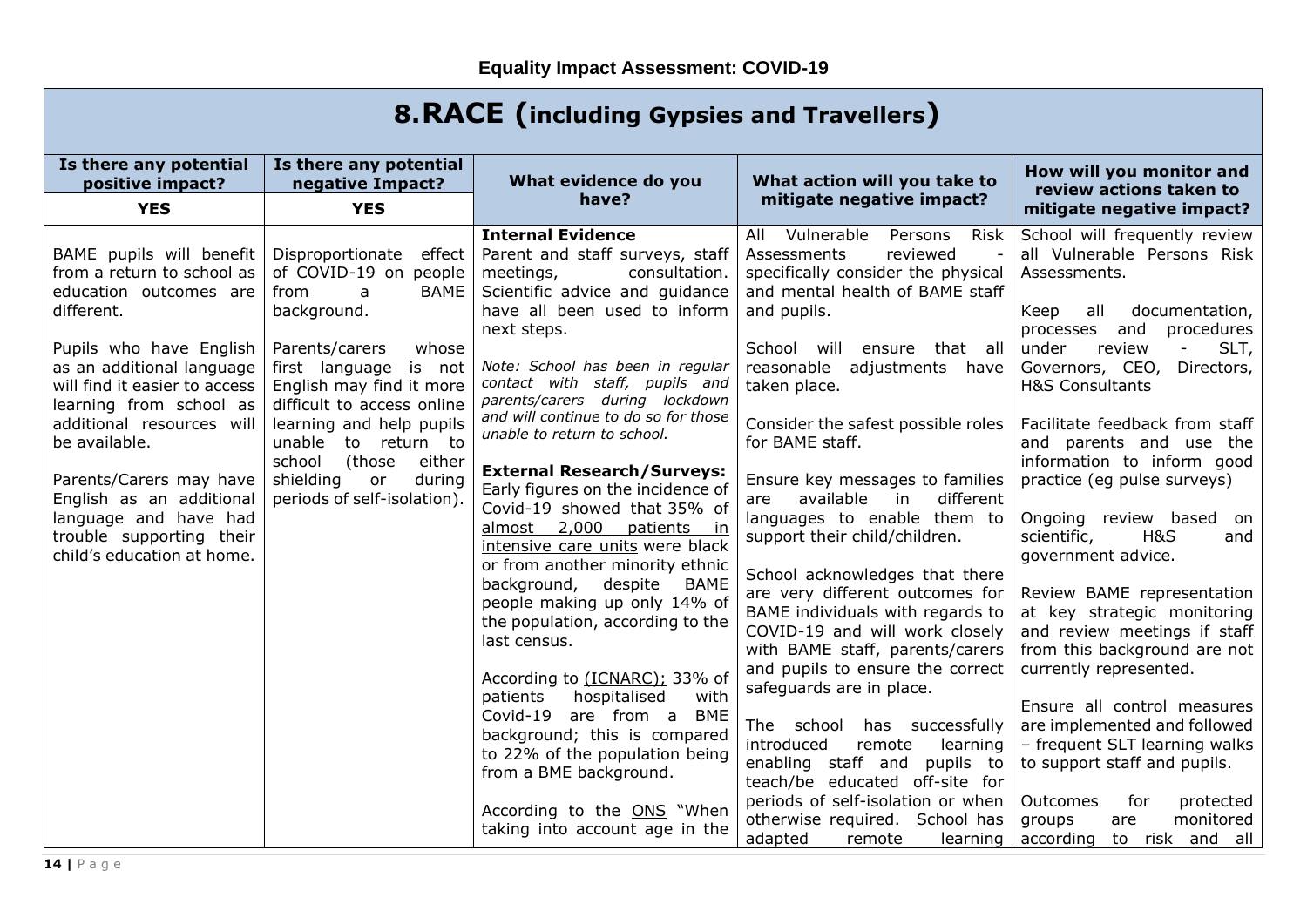|  | analysis, Black males are 4.2         | resources to support those                     | actions<br>documented<br>for                    |
|--|---------------------------------------|------------------------------------------------|-------------------------------------------------|
|  | times more likely to die from a       | whose first language at home is                | review.                                         |
|  | COVID-19-related death and            | not English.                                   |                                                 |
|  | Black females are 4.3 times           |                                                | Note: keep updated with                         |
|  | more likely than White ethnicity      | school's<br>COVID-19<br>The                    | latest developments including                   |
|  | males and females."                   | Reopening Risk Assessment is in                | but not limited to the link                     |
|  |                                       | place and sets out all the control             | between Vitamin D deficiency                    |
|  | The<br>government<br>report           | measures in place to protect the               | and COVID-19. Schools may                       |
|  | "COVID-19:<br>review<br>of            | school community (including but not            | need to urge BAME staff to                      |
|  | <u>risks</u><br>disparities in<br>and | limited to social distancing, hand             | have a Vitamin D test.                          |
|  | outcomes" states that "risk of        | washing,<br>ventilation,<br>staggered          |                                                 |
|  | dying among those diagnosed           | start/finish times, staggered lunch, use of    | There is also evidence that                     |
|  | with COVID-19 was higher in           | face coverings and PPE, enhanced<br>cleaning). | from<br><i>BAME</i><br>people<br>$\overline{a}$ |
|  | those in Black, Asian and             |                                                | background are less likely to                   |
|  | Minority Ethnic (BAME) groups         | Asymptomatic testing of primary                | get vaccinated than white                       |
|  | than in White ethnic groups.          | staff and secondary staff & pupils             | people - school should                          |
|  | inequalities<br>These<br>largely      | will help identify individuals who             | consider how it can promote                     |
|  | replicate existing inequalities in    | are infectious but do not have                 | the vaccination programme                       |
|  | mortality rates in previous           | any coronavirus symptoms.                      | by working with community                       |
|  | years, except for BAME groups,        |                                                | groups.                                         |
|  | as mortality was previously           | Rapid test kits will be provided to            |                                                 |
|  | higher in White ethnic groups".       | parents/carers as well as adults               |                                                 |
|  |                                       | working with schools.                          |                                                 |
|  | A Department<br>for                   |                                                |                                                 |
|  | Education spokesman<br>said           | Continue remote/online events                  |                                                 |
|  | schools should be "especially         | that are inclusive and foster good             |                                                 |
|  | sensitive to the needs and            | relations. Retaining a socially                |                                                 |
|  | worries of BAME staff, parents        | connected school community                     |                                                 |
|  | and pupils", and consider if          | who are there to support one                   |                                                 |
|  | measures need to be put in            | another.                                       |                                                 |
|  | place to address them.                |                                                |                                                 |
|  |                                       | will<br>School<br>the<br>ensure                |                                                 |
|  | Data has suggested people             | safeguarding of staff and pupils               |                                                 |
|  | from black and minority ethnic        | when managing remote learning                  |                                                 |
|  | (BAME) backgrounds are being          | sessions in line with KCSiE 2020               |                                                 |
|  | vaccinated at much lower rates        | and will ensure this is clearly                |                                                 |
|  | than white people.                    | communicated to EAL families.                  |                                                 |
|  |                                       |                                                |                                                 |
|  |                                       |                                                |                                                 |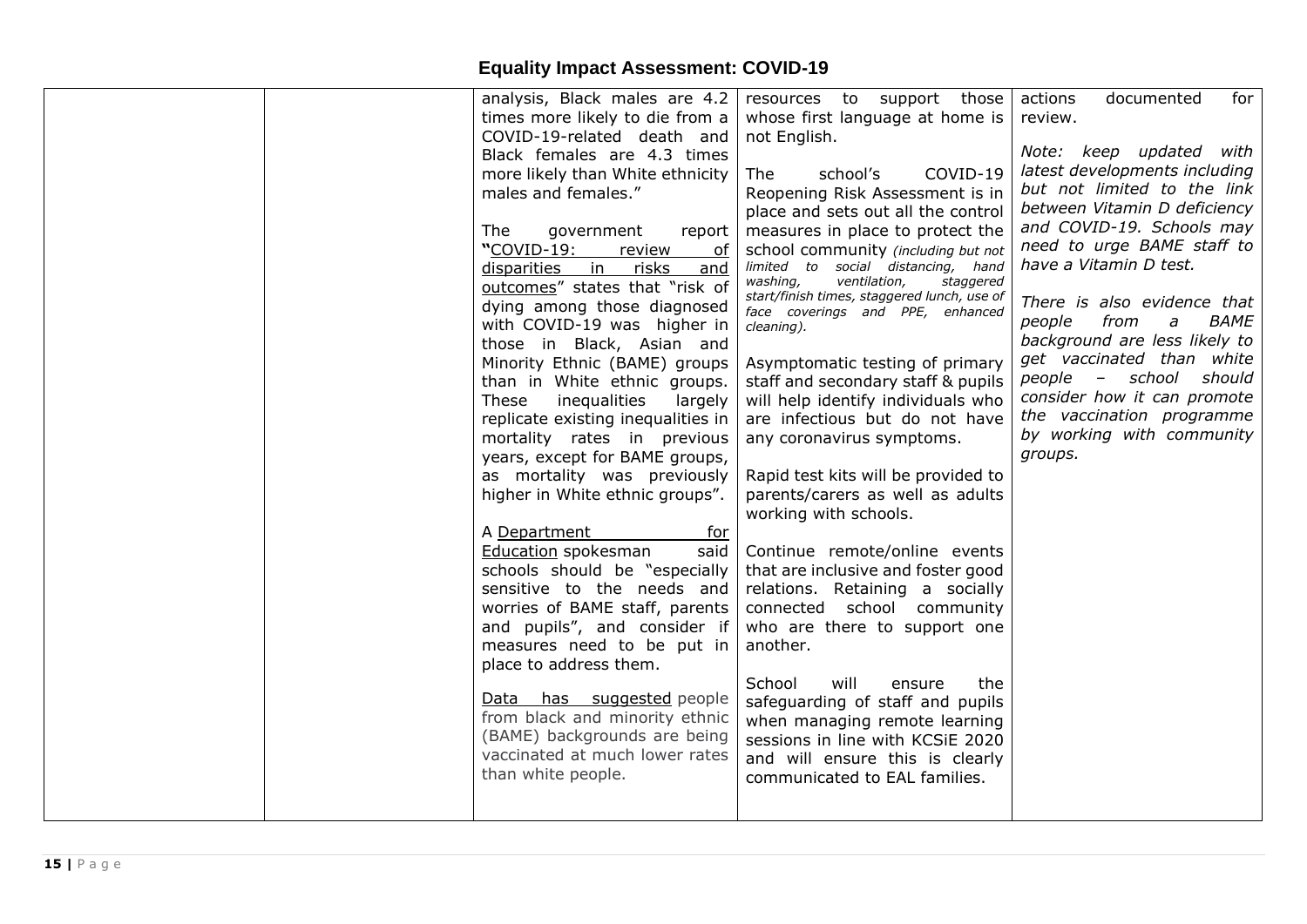| <b>9. RELIGION AND BELIEF</b> |  |
|-------------------------------|--|
|-------------------------------|--|

| Is there any potential                                                                                                                                                                                                                                                                                                                                                                                                                                                                                                                                                                                                              | Is there any potential                                                                                                                                                                              | What evidence do you                                                                                                                                                                                                                                                                                                                                                                               | What action will you take to                                                                                                                                                                                                                                                                                                                                                                                                                                                                                                                                                                                                                                                                                                                                                                                                                                              | How will you monitor and                                                                                                                                                                                                                                                                                                                                                                                                                                                                                                                                           |
|-------------------------------------------------------------------------------------------------------------------------------------------------------------------------------------------------------------------------------------------------------------------------------------------------------------------------------------------------------------------------------------------------------------------------------------------------------------------------------------------------------------------------------------------------------------------------------------------------------------------------------------|-----------------------------------------------------------------------------------------------------------------------------------------------------------------------------------------------------|----------------------------------------------------------------------------------------------------------------------------------------------------------------------------------------------------------------------------------------------------------------------------------------------------------------------------------------------------------------------------------------------------|---------------------------------------------------------------------------------------------------------------------------------------------------------------------------------------------------------------------------------------------------------------------------------------------------------------------------------------------------------------------------------------------------------------------------------------------------------------------------------------------------------------------------------------------------------------------------------------------------------------------------------------------------------------------------------------------------------------------------------------------------------------------------------------------------------------------------------------------------------------------------|--------------------------------------------------------------------------------------------------------------------------------------------------------------------------------------------------------------------------------------------------------------------------------------------------------------------------------------------------------------------------------------------------------------------------------------------------------------------------------------------------------------------------------------------------------------------|
| positive impact?                                                                                                                                                                                                                                                                                                                                                                                                                                                                                                                                                                                                                    | negative Impact?                                                                                                                                                                                    | have?                                                                                                                                                                                                                                                                                                                                                                                              | mitigate negative impact?                                                                                                                                                                                                                                                                                                                                                                                                                                                                                                                                                                                                                                                                                                                                                                                                                                                 | review actions taken to                                                                                                                                                                                                                                                                                                                                                                                                                                                                                                                                            |
| <b>YES</b><br>A positive impact will be<br>schools re-opening more<br>fully to both pupils and<br>staff - mixing with those<br>different<br>that<br>have<br>beliefs<br>religions,<br>and<br>culture $-$ continuing to<br>broaden knowledge and<br>of<br>awareness<br>world<br>religions giving support to<br>those that may have<br>suffered loss during the<br>lockdown.<br>pupils<br>In school<br>are<br>taught and encouraged to<br>develop an understanding<br>of various religions and<br>schools do their best to<br>celebrate<br>religious<br>festivals which could be<br>continued in a small way<br>within each POD/Class. | <b>NO</b><br>Depending on periods<br>self-isolation and those<br>required to shield, pupils<br>may miss out on events<br>and celebrations that<br>teach them about other<br>cultures and religions. | There is no evidence, yet, that<br>people with different religions<br>or beliefs are disproportionality<br>affected<br>in<br>terms<br>of<br>experiencing the coronavirus<br>because of their religion or<br>belief.<br>Note: School has been in regular<br>contact with staff, pupils and<br>parents/carers during lockdown<br>and will continue to do so for those<br>unable to return to school. | Not currently applicable.<br>Continue remote/online events<br>that are inclusive and foster good<br>relations. Retaining a socially<br>connected school community<br>who are there to support one<br>another.<br><b>The</b><br>school's<br>COVID-19<br>Reopening Risk Assessment is in<br>place and sets out all the control<br>measures in place to protect the<br>school community (including but not<br>limited to social distancing, hand<br>washing,<br>ventilation.<br>staggered<br>start/finish times, staggered lunch, use of<br>face coverings and PPE, enhanced<br>cleaning).<br>Asymptomatic testing of primary<br>staff and secondary staff & pupils<br>will help identify individuals who<br>are infectious but do not have<br>any coronavirus symptoms.<br>Rapid test kits will be provided to<br>parents/carers as well as adults<br>working with schools. | mitigate negative impact?<br>Keep<br>all<br>documentation,<br>and<br>procedures<br>processes<br>SLT,<br>under<br>review<br>$\sim$<br>Governors, CEO,<br>Directors,<br><b>H&amp;S Consultants</b><br>for<br><b>Outcomes</b><br>protected<br>monitored<br>groups<br>are<br>according<br>to risk and all<br>actions<br>documented<br>for<br>review.<br>Note: vaccinations and LFD<br>tests - some staff and pupils<br>not<br>may<br>want<br>to<br>be<br>vaccinated or have LFD tests<br>as they may not comply with<br>the requirements of some<br>religions/beliefs. |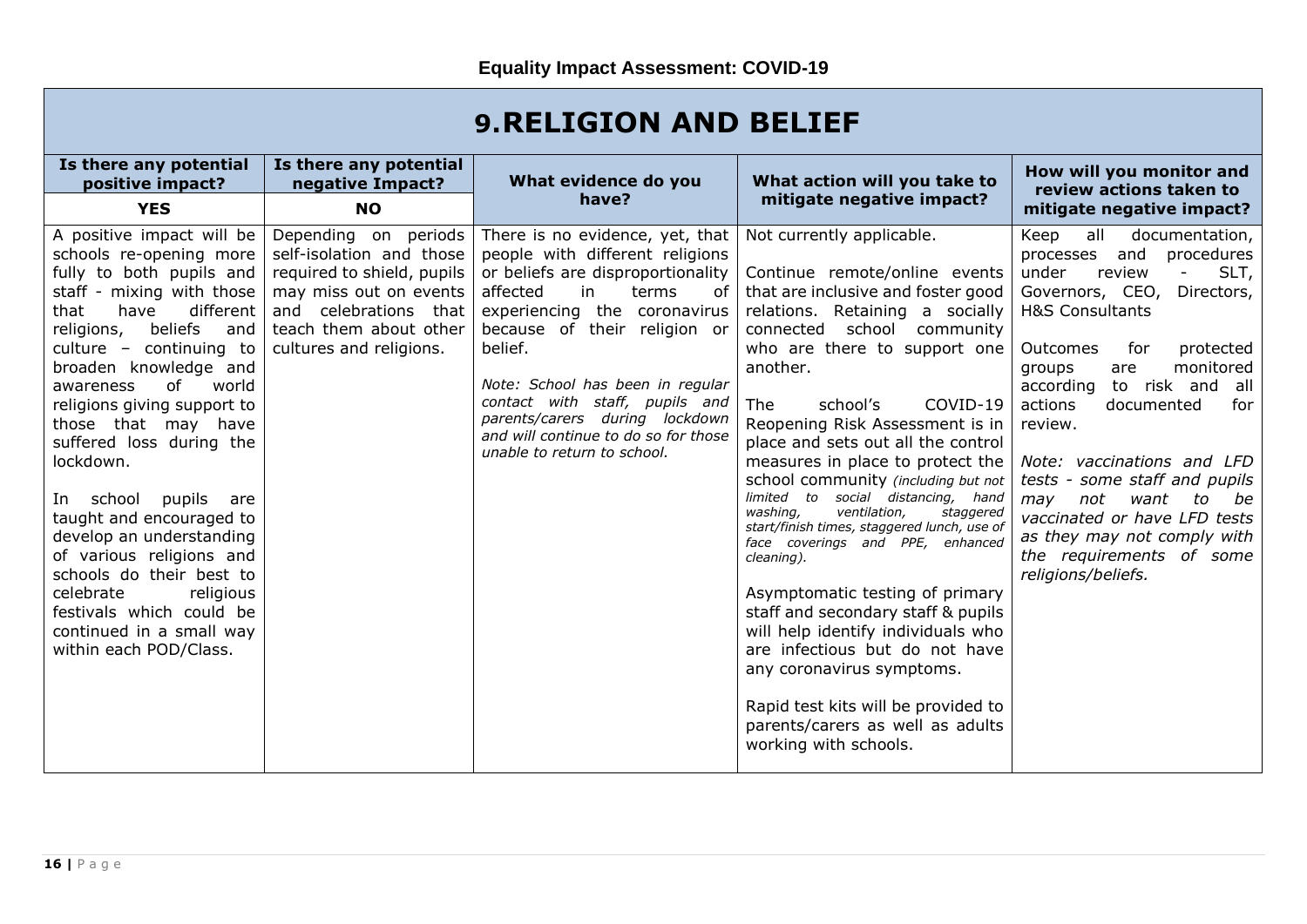## **10. SOCIAL ECONOMIC STATUS AND CHILD POVERTY**

| Is there any potential<br>positive impact?                                                                     | Is there any potential<br>negative impact?                                                  | What evidence do you<br>have?                                                                                                   | What action will you take to<br>mitigate negative impact?                                                                                           | How will you monitor and<br>review actions taken to                                                                              |
|----------------------------------------------------------------------------------------------------------------|---------------------------------------------------------------------------------------------|---------------------------------------------------------------------------------------------------------------------------------|-----------------------------------------------------------------------------------------------------------------------------------------------------|----------------------------------------------------------------------------------------------------------------------------------|
| <b>YES</b>                                                                                                     | <b>YES</b>                                                                                  |                                                                                                                                 |                                                                                                                                                     | mitigate negative impact?                                                                                                        |
| Returning to school will<br>have<br>substantial<br>a<br>positive<br>impact<br>on.                              | There is evidence of a<br>disproportionate effect<br>of COVID-19 on people                  | <b>Internal Evidence</b><br>Parent and staff surveys, staff<br>meetings,<br>consultation.                                       | Vulnerable<br>Persons<br><b>Risk</b><br>Assessments reviewed.                                                                                       | Frequently review Vulnerable<br>Persons Risk Assessment.                                                                         |
| families and children who<br>from<br>deprived<br>are<br>backgrounds.                                           | who are from deprived<br>backgrounds.<br>Some lower income staff                            | Scientific advice and guidance<br>have all been used to inform<br>next steps.                                                   | The school encourages staff to<br>discuss any difficulties they may<br>be facing and will guide staff to<br>internal and external help.             | Should<br>additional<br>any<br>negative impact be identified<br>that specifically relates to this<br>protected group, the school |
| Pupils<br>have<br>may<br>experienced periods of<br>limited access to remote                                    | may find themselves<br>with increased pressure<br>if other family members                   | Note: School has been in regular<br>contact with staff, pupils and<br>parents/carers during lockdown                            | The school safeguarding<br>and<br>pastoral teams mobilised to                                                                                       | will and consider further<br>mitigating steps required.                                                                          |
| education $-$ returning to<br>will allow<br>school<br>for<br>greater equality in the                           | have been furloughed or<br>lost their jobs during the<br>pandemic.<br>This will             | and will continue to do so for those<br>unable to return to school.                                                             | regularly monitor and support all<br>pupils (including those that may<br>not be able to return to school).                                          | Keep<br>all<br>documentation,<br>and<br>procedures<br>processes<br>review<br>SLT,<br>under                                       |
| education provided.<br>Paper-based<br>packs are                                                                | impact them and their<br>children.                                                          | <b>External Evidence</b><br>According to the ONS people<br>who live in deprived areas have<br>higher diagnosis rates and        | The<br>COVID-19<br>school's<br>Reopening Risk Assessment is in                                                                                      | Governors, CEO,<br>Directors,<br>H&S Consultants.                                                                                |
| limited in content and less<br>likely to be completed<br>than online learning $-$<br>school<br>returning<br>to | Some pupils required to<br>wear face coverings in<br>school may not have<br>access to them. | death rates than those living in<br>deprived<br>The<br>less<br>areas.<br>mortality rates from COVID-19                          | place and sets out all the control<br>measures in place to protect the<br>school community (including but not<br>limited to social distancing, hand | Staff meetings, pulse survey<br>etc to give staff a route to<br>share concerns with SLT.                                         |
| provides<br>pupils<br>with<br>professional teaching and<br>learning.                                           | Adults<br>(parents)<br>and<br>facing socio-<br>carers)<br>economic disadvantage             | in the most deprived areas were<br>more than double the least<br>deprived areas, for both males<br>and females. This is greater | washing,<br>ventilation,<br>staggered<br>start/finish times, staggered lunch, use of<br>face coverings and PPE, enhanced<br>cleaning).              | Ensure<br>school<br>surveys<br>parents/carers and staff to<br>capture any those that are<br>struggling financially due to        |
| A return to structure and<br>will<br>routine<br>increase                                                       | may be less able to<br>access online support for                                            | than the inequality seen in<br>mortality<br>rates in<br>previous<br>indicating<br>greater<br>years,                             | Asymptomatic testing of primary<br>staff and secondary staff & pupils                                                                               | losing work/furlough etc.                                                                                                        |
| focus.<br>Pupils will be guaranteed                                                                            | remote education if their<br>child is unable to return<br>school<br>due<br>to<br>to         | inequality in death rates from<br>COVID-19.                                                                                     | will help identify individuals who<br>are infectious but do not have<br>any coronavirus symptoms.                                                   | Liaise where required<br>with<br>external<br>agencies<br>and<br>organisations to ensure on-                                      |
| a meal.                                                                                                        | shielding or periods of<br>self-isolation.                                                  | According to (ICNARC); 25% of<br>patients<br>hospital<br>with<br>in in                                                          | Rapid test kits will be provided to                                                                                                                 | going support.                                                                                                                   |
| Period poverty<br>will<br>be<br>alleviated as girls<br>are                                                     |                                                                                             |                                                                                                                                 | parents/carers as well as adults<br>working with schools.                                                                                           | Ongoing review of control<br>measures required based on                                                                          |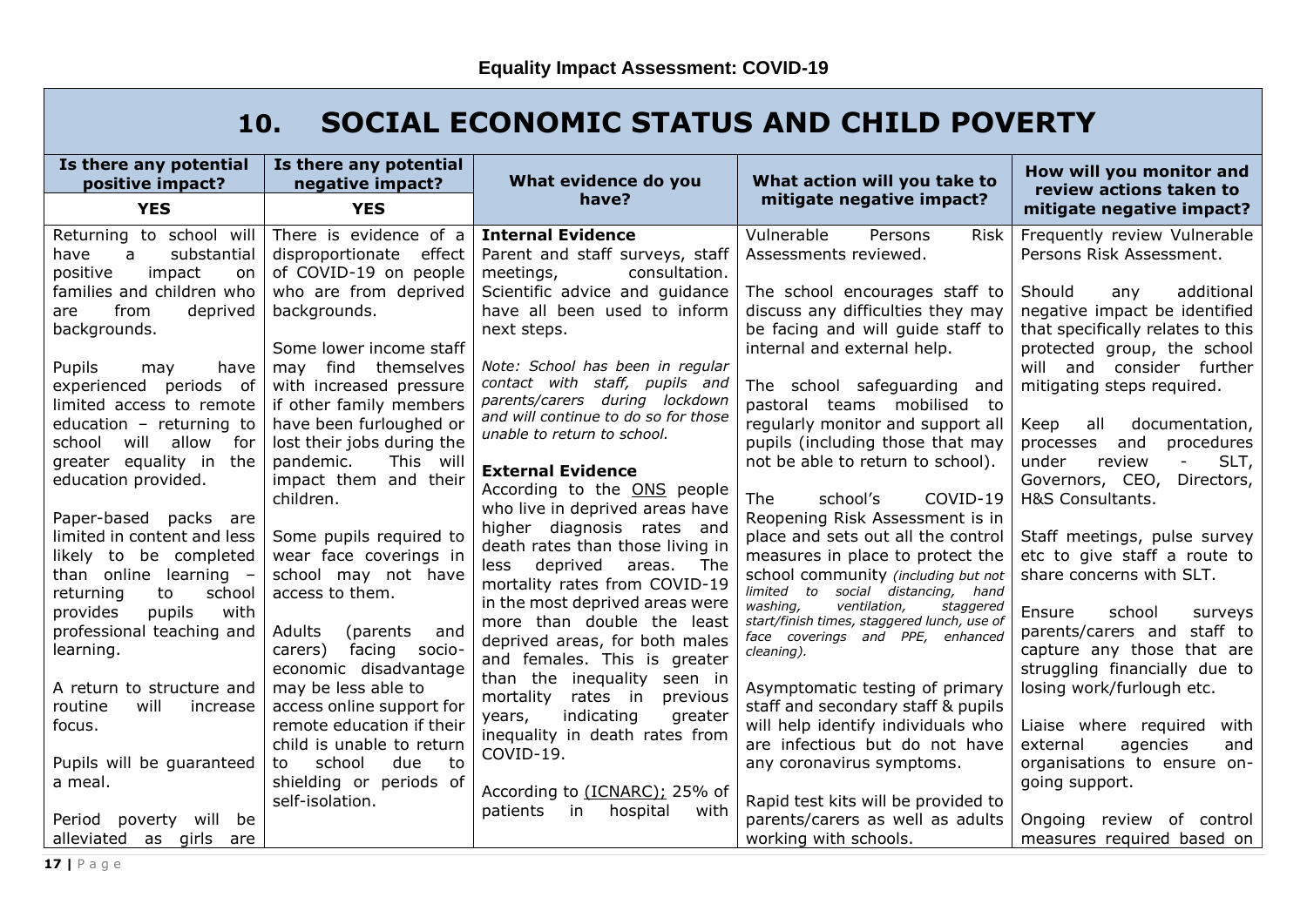| given access to sanitary     |                                 | Period poverty may be coronavirus are from the most |                                                             | <b>H&amp;S</b><br>scientific,<br>and |
|------------------------------|---------------------------------|-----------------------------------------------------|-------------------------------------------------------------|--------------------------------------|
| wear.                        | an issue if girls are           | deprived areas.                                     | During periods of self-isolation,                           | government advice.                   |
|                              | shielding<br>self-<br><b>or</b> |                                                     | school ensures all pupils on                                |                                      |
| When in school, pupils are   | isolating.                      | Useful links:                                       | benefit-related free school meals                           | Ensure all control measures          |
| less likely to be subject to |                                 | Joseph Rowntree Foundation.                         | can access food vouchers/meals.                             | are implemented and followed         |
| exploitation.                | Pupils from a deprived          | <b>Child Poverty Action Group</b>                   |                                                             | - frequent SLT learning walks        |
|                              | background may have             | <b>Barnardos</b>                                    | Period poverty - ensure girls                               | to support staff and pupils.         |
| Pupils from a deprived       | suffered<br>additional          |                                                     | have access to sanitary wear if                             |                                      |
| background may have          | trauma during lockdown          |                                                     | they are shielding or self-                                 | Outcomes<br>for<br>protected         |
| suffered more trauma         | and although returning          |                                                     | isolating.                                                  | monitored<br>groups<br>are           |
| during lockdown and a        | to school will be a             |                                                     |                                                             | according to risk and all            |
| return to school will give   | positive step, initially        |                                                     | The school has successfully                                 | actions<br>documented<br>for         |
| them access to pastoral      | find<br>they may<br>it          |                                                     | introduced<br>remote<br>learning                            | review.                              |
| care.                        | overwhelming.                   |                                                     | enabling staff and pupils to                                |                                      |
|                              |                                 |                                                     | teach/be educated off-site for                              | School will continue to review       |
|                              |                                 |                                                     | periods of self-isolation or when                           | the effectiveness of its remote      |
|                              |                                 |                                                     | otherwise required. School has                              | learning strategy to ensure          |
|                              |                                 |                                                     | assessed internet access and use                            | the mix of online learning and       |
|                              |                                 |                                                     | of devices and resources have                               | paper packs does not leave           |
|                              |                                 |                                                     | been provided (devices, routers                             | any child behind.                    |
|                              |                                 |                                                     | etc).                                                       |                                      |
|                              |                                 |                                                     | Behaviour and child protection                              |                                      |
|                              |                                 |                                                     | policies reviewed<br>(COVID-19                              |                                      |
|                              |                                 |                                                     | addendums).                                                 |                                      |
|                              |                                 |                                                     |                                                             |                                      |
|                              |                                 |                                                     | Continue remote/online events                               |                                      |
|                              |                                 |                                                     | that are inclusive and foster good                          |                                      |
|                              |                                 |                                                     | relations. Retaining a socially                             |                                      |
|                              |                                 |                                                     | connected school community                                  |                                      |
|                              |                                 |                                                     | who are there to support one                                |                                      |
|                              |                                 |                                                     | another.                                                    |                                      |
|                              |                                 |                                                     |                                                             |                                      |
|                              |                                 |                                                     | Ensure staff and pupils have                                |                                      |
|                              |                                 |                                                     | access to support for mental                                |                                      |
|                              |                                 |                                                     | health and well-being and liaise                            |                                      |
|                              |                                 |                                                     | with external support agencies.                             |                                      |
|                              |                                 |                                                     | will                                                        |                                      |
|                              |                                 |                                                     | School<br>the<br>ensure<br>safeguarding of staff and pupils |                                      |
|                              |                                 |                                                     |                                                             |                                      |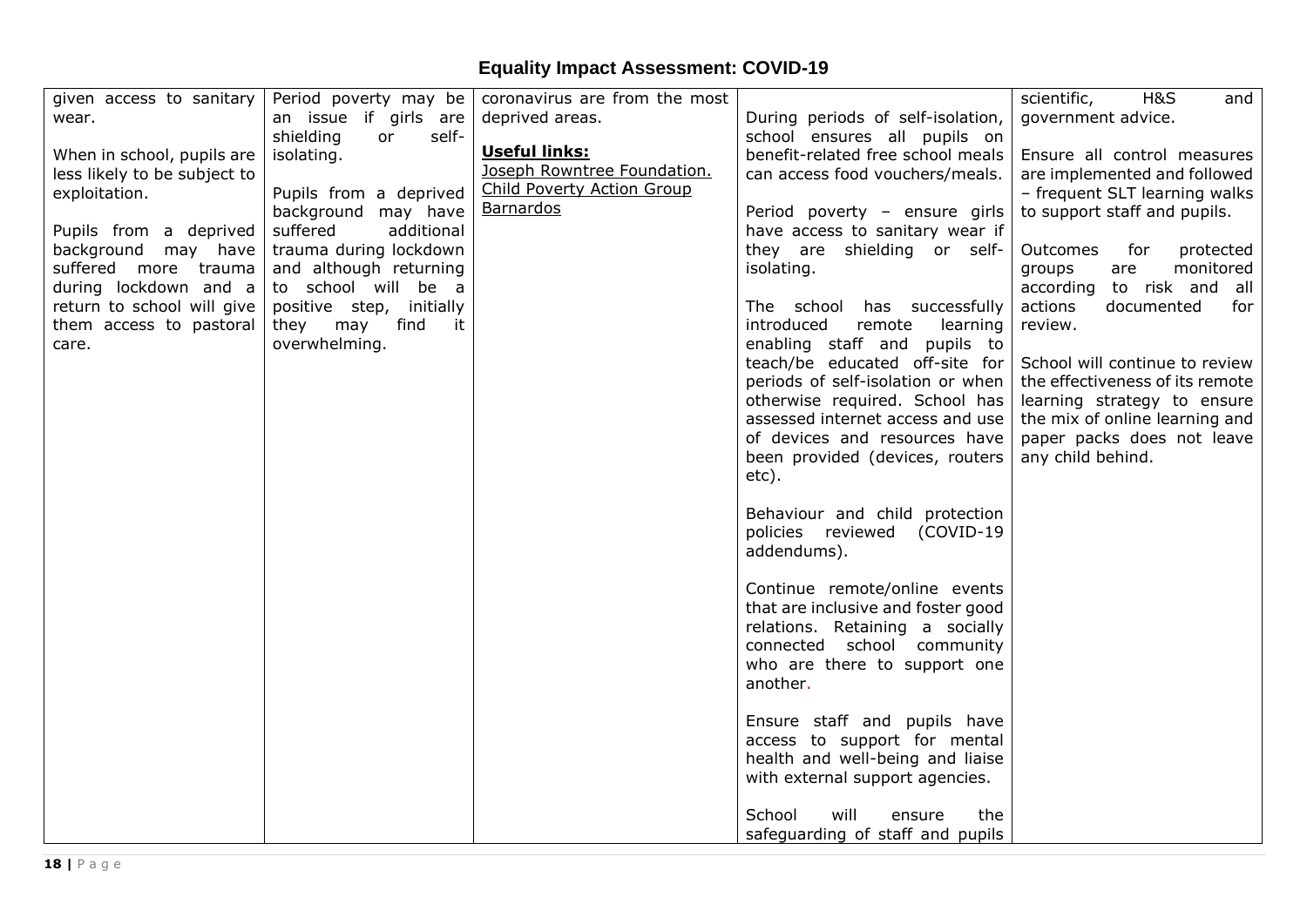| when managing remote learning<br>sessions in line with KCSiE 2020.                                                                                                                                   |  |
|------------------------------------------------------------------------------------------------------------------------------------------------------------------------------------------------------|--|
| School uniform expectations will<br>be adapted for those that need it<br>(increased ventilation may make<br>school colder over winter<br>months) - there will be no<br>financial burden on families. |  |
| School has ensured adequate<br>heating is in place to balance the<br>need for increased ventilation<br>and additional clothing<br>requirements.                                                      |  |